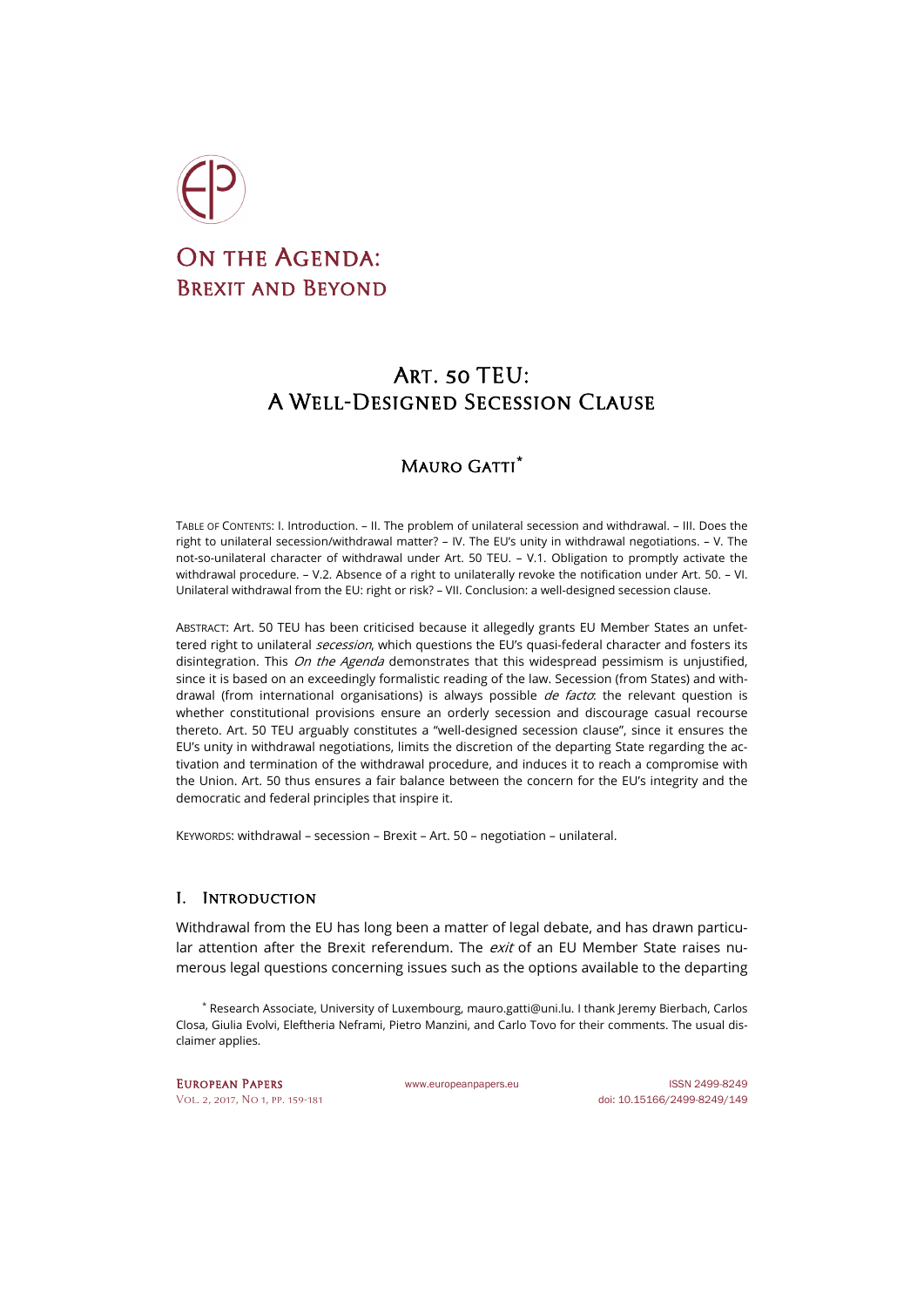State after withdrawal,<sup>[1](#page-1-0)</sup> the judicial settlement of withdrawal-related disputes, $2$  or the procedure for withdrawal, set in Art. 50 TEU. The latter is an especially crucial problem, which remains under researched.

Art. 50 TEU attracted significant criticism, because it is allegedly vague<sup>[3](#page-1-2)</sup> and explicitly recognises the right of EU Member States to unilaterally withdraw from the Union. Pursuant to this provision, "any Member State may decide to withdraw from the Union", by notifying its intention to do so and either negotiating "arrangements for its withdrawal" or waiting for two years. The possibility of unilateral withdrawal is theoretically problematic because it allegedly contradicts the integrationist rationale of the Treaties<sup>[4](#page-1-3)</sup> and questions its (quasi-)federal nature.<sup>[5](#page-1-4)</sup> While unilateral withdrawal is perfectly conceivable in the context of international organisations, unilateral secession from federa-tions is generally excluded.<sup>[6](#page-1-5)</sup> The right to unilateral withdrawal from the EU might purportedly have negative practical consequences. By giving EU members "an unfettered right to unilateral withdrawal",[7](#page-1-6) Art. 50 seems to ensure "State primacy" throughout the withdrawal procedure, enabling EU members to "control the process of withdrawal to their own benefit".<sup>[8](#page-1-7)</sup> Art. 50 may therefore result in some sort of "regressive, gradual disintegration of the EU". [9](#page-1-8)

<span id="page-1-0"></span><sup>1</sup> See H.P. GRAVER, Possibilities and Challenges of the EEA as an Option for the UK After Brexit, in Eu-ropean Papers, 2016, Vol. 1, No 3[, www.europeanpapers.eu,](http://www.europeanpapers.eu/en/e-journal/possibilities-and-challenges-of-the-eea-as-an-option-for-the-uk-after-brexit) p. 803 et seq.; P. MANZINI, In caso di Brexit, in Eurojus, 14 June 2016, [rivista.eurojus.it.](http://rivista.eurojus.it/in-caso-di-brexit/)

<span id="page-1-1"></span><sup>2</sup> See e.g. F. CASOLARI, Il labirinto delle linee rosse, ovvero: chi giudicherà la Brexit?, in SidiBlog, 27 April 2017, [www.sidiblog.org.](http://www.sidiblog.org/2017/04/27/il-labirinto-delle-linee-rosse-ovvero-chi-giudichera-la-brexit/)

<span id="page-1-2"></span> $3$  ]. FRIEL, Providing a Constitutional Framework for Withdrawal from the EU: Article 59 of the Draft European Constitution, in International and Comparative Law Quarterly, 2004, p. 426; H. HOFMEISTER, "Should I Stay or Should I Go?". A Critical Analysis of the Right to Withdraw from the EU, in European Law Journal, 2010, pp. 594-595; S. WIEDUWILT, Article 50 TEU. The Legal Framework of a Withdrawal from the European Union, in ZEuS Zeitschrift für Europarechtliche Studien, 2015, pp. 195-196.

<span id="page-1-3"></span>4 P. ATHANASSIOU, Withdrawal and Expulsion from the EU and EMU: Some Reflections, in European Central Bank Legal Working Paper Series, no. 10, 2009, p. 25.

<span id="page-1-4"></span><sup>5</sup> The ideas of *federalism* and *federation* are of course polysemic, see e.g. M. CLAES, M. DE VISSER, The Court of Justice as a Federal Constitutional Court: A Comparative Perspective, in E. CLOOTS, G. DE BAERE, S. SOTTIAUX (eds), Federalism in the European Union, Oxford: Hart, 2012, pp. 83-85; R. SCHÜTZE, From Dual to Cooperative Federalism: The Changing Structure of European Law, Oxford: Oxford University Press, 2009. Suffice to say that the present contribution elucidates some similarities and differences between EU law and the law of some federal States in respect of secession/withdrawal.

<sup>6</sup> See *infra*, section II.

<span id="page-1-6"></span><span id="page-1-5"></span><sup>7</sup> H. HOFMEISTER, "Should I Stay or Should I Go?", cit., p. 592. See also J. FRIEL, Providing a Constitutional Framework, cit., pp. 424-427; J. HERBST, Observations on the Right to Withdraw from the European Union: Who are the "Masters of the Treaties"?, in German Law Journal, 2006, pp. 1758-1760; A.F. TATHAM, "Don't Mention Divorce at the Wedding, Darling!": EU Accession and Withdrawal after Lisbon, in A. BIONDI, P. EECKHOUT (eds), EU Law after Lisbon, Oxford: Oxford University Press, 2012, p. 152 et seq.

<span id="page-1-8"></span><span id="page-1-7"></span>8 J. FRIEL, Providing a Constitutional Framework, cit., p. 426. See also A.F. TATHAM, "Don't Mention Divorce at the Wedding", cit., pp. 151-152.

<sup>9</sup> H. HOFMEISTER, "Should I Stay or Should I Go?", cit., p. 599.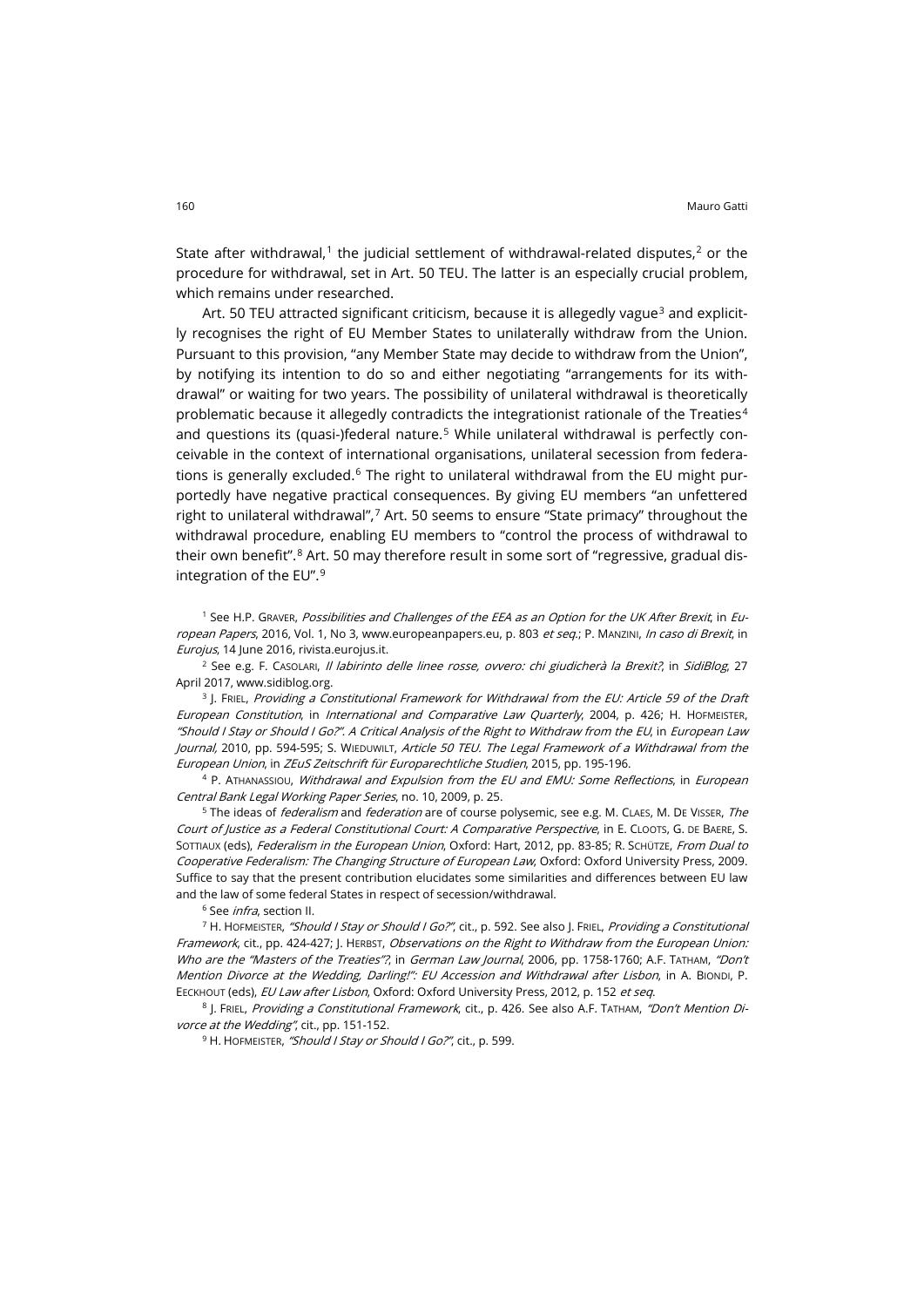Arguably, these criticisms are not well founded. Art. 50 TEU does not recognise an unfettered right to unilateral withdrawal, but introduces an important limitation to unilateralism: the obligation to follow a rigorous procedure.[10](#page-2-0) By subjecting withdrawal to strict procedural conditions, Art. 50 TEU is likely to encourage the departing State to co-operate and to compromise.<sup>[11](#page-2-1)</sup> Therefore, it is submitted - contrary to a widespread view – that Art. 50 constitutes a "well-designed secession clause",<sup>[12](#page-2-2)</sup> which discourages casual recourse to withdrawal from the EU. Instead of contradicting the integrationist rationale of the Treaties, Art. 50 may ensure an orderly withdrawal process and contribute to remedy the EU's democratic deficit. By providing for a systemic analysis of Art. 50 TEU, this *On the Agenda* contributes to the debate on the identity of the Union as a sui generis subject, and provides insight into the impact that Art. 50 TEU may have in practice. It is worth noting that this *On the Agenda* focuses on a specific aspect relating to the withdrawal from the EU – the right to unilateral withdrawal – and does not seek to exhaustively chart the developments concerning the UK's withdrawal from the EU. It is also worth stressing that the *On the Agenda* focuses on the law as it stands, not on its historical evolution, and does not purport to verify whether the effects of Art. 50 were intended by its drafters.

The On the Agenda is divided in six sections. Section II introduces the concepts of unilateral secession (from States) and withdrawal (from international organisations). Section III shows that, while Art. 50 allows for unilateral withdrawal, it does not necessarily question the rationale of European integration: more important than the abstract possibility to "secede" are the procedural restrictions to secession. The On the Agenda then demonstrates that Art. 50 fosters an orderly withdrawal process and discourages "secession" from the EU, in three ways. Firstly, Art. 50 ensures the unity of the EU during withdrawal negotiations (section IV). Secondly, Art. 50 restrains the discretion of departing States regarding the activation and termination of the withdrawal procedure (section V). Thirdly, it is contended that the very concept of unilateral withdrawal under Art. 50 is better understood as a risk for the withdrawing country, rather than as a right that the withdrawing State may exploit (section VI). The theoretical and practical impact of Art. 50 TEU on the process of European integration are discussed in the conclusion (section VII).

<span id="page-2-0"></span><sup>10</sup> Cf. C. CLOSA, Interpreting Article 50: Exit and Voice and...What about Loyalty, in EUI Working Papers, no. 71, 2016, p. 5.

<span id="page-2-1"></span><sup>11</sup> Cf. S. MANCINI, Secession and Self-Determination, in M. ROSENFELD, A. SAJÒ (eds), The Oxford Handbook of Comparative Constitutional Law, Oxford: Oxford University Press, 2012, p. 495.

<span id="page-2-2"></span><sup>12</sup> This definition is borrowed from W. Norman, Negotiating Nationalism: Nation-Building, Federalism and Secession in the Multinational State, Oxford: Oxford University Press, 2006, p. 175; see further infra, section III.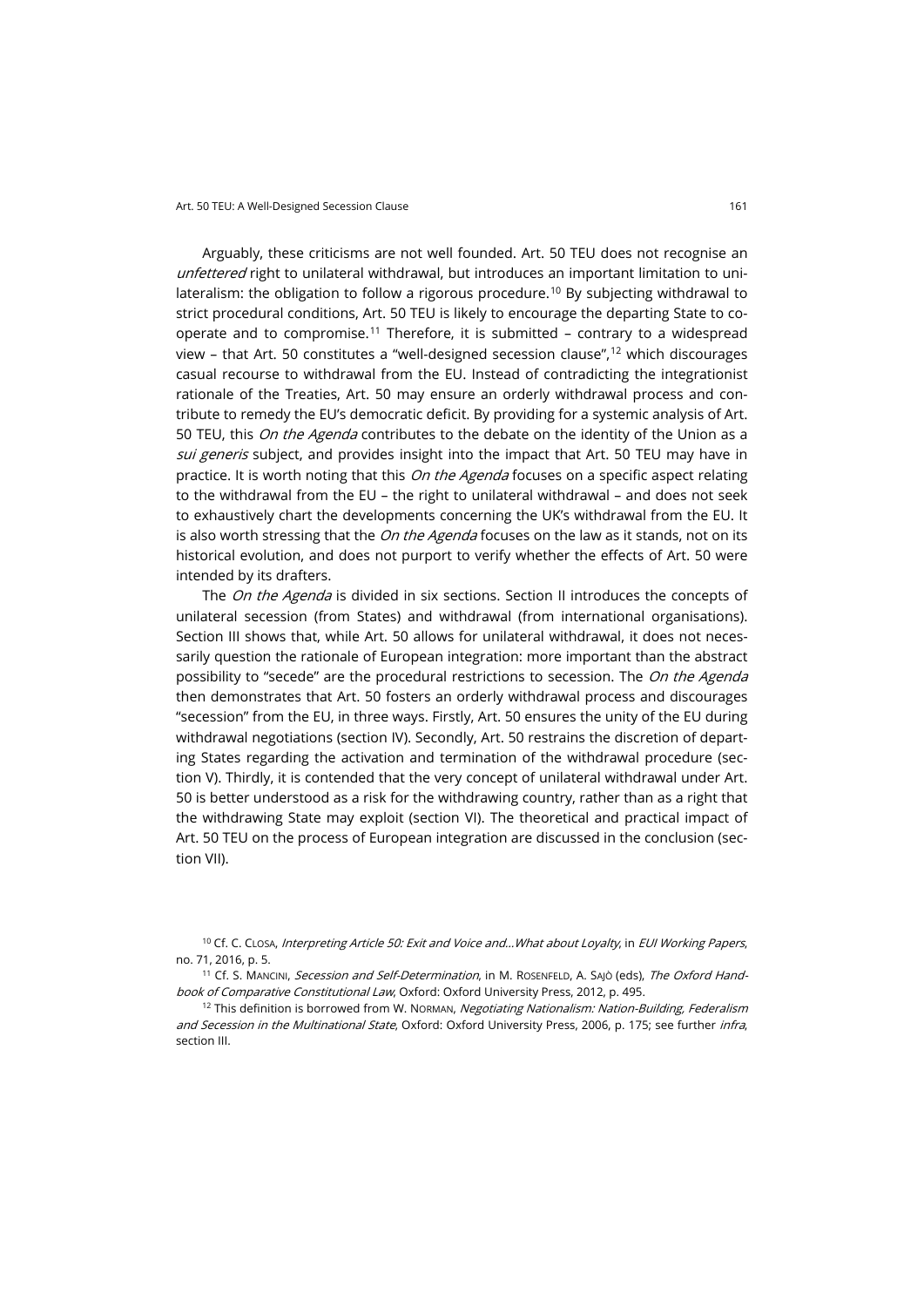#### II. The problem of unilateral secession and withdrawal

The debate on the constitutional identity of the EU often addresses the analogy between the Union, on the one hand, and international organisations and States, on the other hand. The rules on the withdrawal from the EU may provide for an important argument in this debate, as the founding treaties of international organisations and States' constitutions address this issue in a different manner.

Consensual withdrawal (from international organisation) and secession (from States) are not exceedingly problematic. Art. 54 of the Vienna Convention on the Law of Treaties (hereinafter, 1969 Vienna Convention) expressly enables States to withdraw from a treaty (such as the founding treaty of an international organisation) whenever they obtain the "consent of all the parties". Similarly, international law seems to enable a province to secede from a State by reaching an agreement with the latter. The principle of self-determination suggests that, in international law terms, provinces have a right "to resolve their future status through free negotiation" with their State.<sup>[13](#page-3-0)</sup> The constitutional law of certain States appears to hinder consensual secession, since it postulates the *indivisibility* of the country.<sup>[14](#page-3-1)</sup> Nonetheless, it is clear that at least certain States – notably federations and devolved States – expressly recognise the right to consensual secession of all or some of their territories.[15](#page-3-2) For instance, the Constitution of Ethiopia acknowledges that "every Nation, Nationality and People in Ethiopia has an unconditional right to self-determination, including the right to secession", coming into effect "when the Federal Government will have transferred its powers to the council of the Nation, Nationality or People who has voted to secede".[16](#page-3-3) Similarly, the Anglo-Irish Agreement of 1985 stipulates that, if a majority of the people of Northern Ireland clearly wish for the establishment of a united Ireland, the parties will introduce legislation to give effect to that wish.<sup>[17](#page-3-4)</sup> The right to secession may not be spelled out in the law, but nonetheless be recognised in the case-law. The Supreme Court of Canada, in particular, acknowledged the right of provinces to "seek" independence, provided that they democratically decide to secede and negotiate secession with the federation and the other

<span id="page-3-0"></span><sup>13</sup> UK Minister of State, Foreign and Commonwealth Office, written answer to Lord Hylton, in UK Parliament, Hansard Report, Written Answers (Lords) of 23 January 1991, [hansard.millbanksystems.com.](http://hansard.millbanksystems.com/written_answers/1991/jan/23/the-baltic-states) See also J. CRAWFORD, The Creation of States in International Law, Oxford: Oxford University Press, 2007, pp. 394-395.

<span id="page-3-1"></span><sup>14</sup> E.g. Croatia, France, Romania, Slovakia, and Spain, see W. Norman, Negotiating Nationalism, cit., pp. 124-126.

<span id="page-3-2"></span><sup>15</sup> See also P. Radan, *Secession in Constitutional Law*, in A. Pavkovic, P. Radan (eds), *The Ashgate Re*search Companion to Secession, Farnham: Ashgate, 2011, p. 333 et seq.

<sup>16</sup> Art. 39, para. 1, of the Constitution of Ethiopia.

<span id="page-3-4"></span><span id="page-3-3"></span><sup>17</sup> Art. 1 of the Agreement between the Government of Ireland and the Government of the United Kingdom, concluded on 15 November 1985.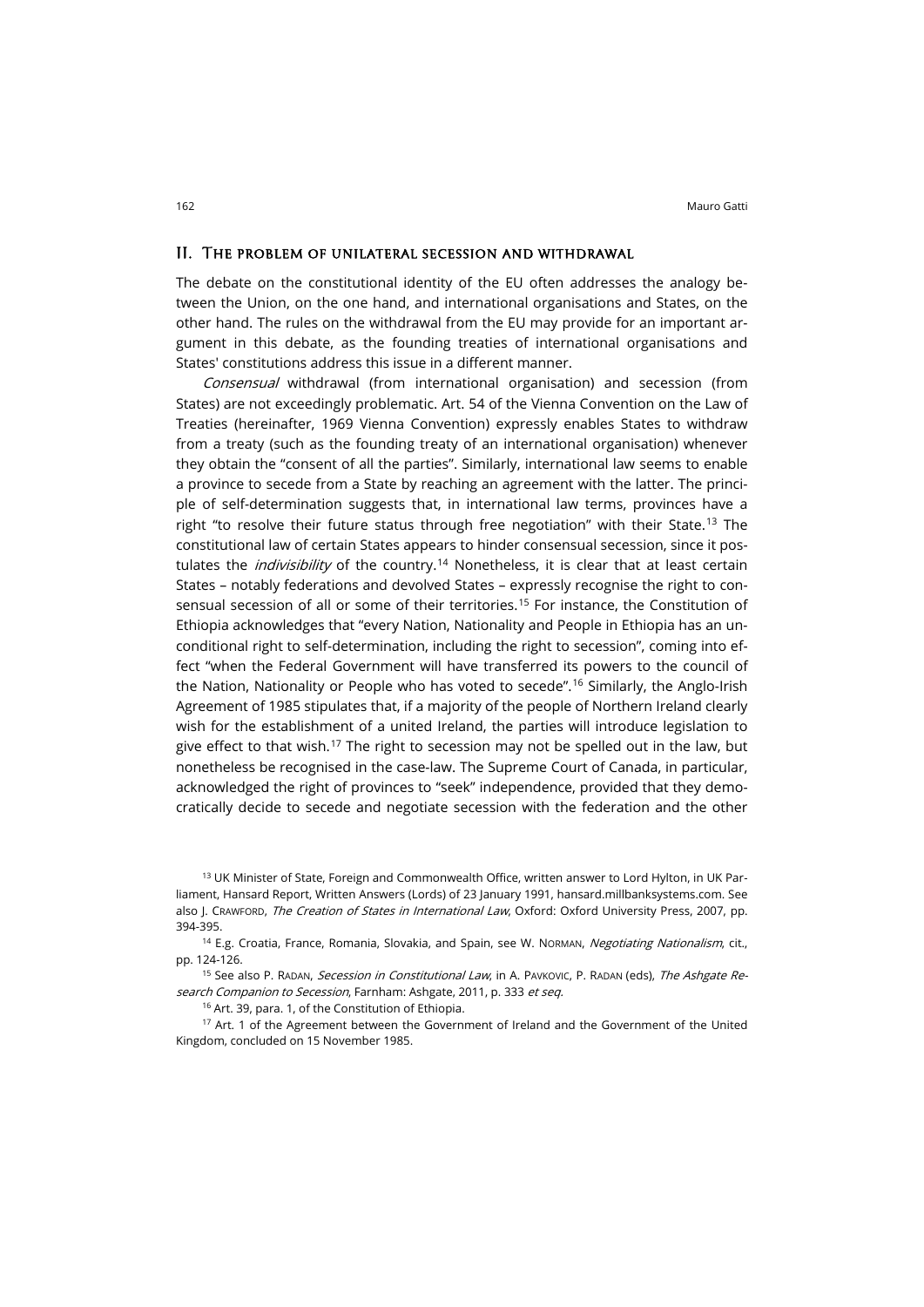provinces.[18](#page-4-0) The regulation of secession is evidently not uniform in these three cases; nonetheless, these examples demonstrate that, in some situations, consensual secession from States may be possible.

Unilateral withdrawal and secession, i.e. withdrawal and secession that are not the product of a negotiation,[19](#page-4-1) are more problematic. Unilateral withdrawal from international organisations is possible when it is expressly allowed by the statute of an interna-tional organisation.<sup>[20](#page-4-2)</sup> For example, Art. XV of the WTO agreement enables a Member State to unilaterally withdraw upon the expiration of six months from the date on which the State has given notice of withdrawal to the organisation. Similarly, Art. 1 of the League of Nations' Covenant stipulated that any Member State could, after two years' notice of its intention so to do, withdraw from the League.<sup>[21](#page-4-3)</sup> Under Art. 56, para. 1, of the 1969 Vienna Convention, withdrawal from an international organisation is possible even if it is not explicitly foreseen in its statute, provided that: it is established that the parties intended to admit the possibility of withdrawal (Art. 56, para. 1, let. a)), or a right of unilateral withdrawal is "implied by the nature of the treaty" founding the organisation (Art. 56, para. 1, let. b)). According to some authors, it may be presumed that the nature of the treaties establishing international organisations generally implies the right to unilateral withdrawal. In principle, "anything which is not conceded in favour of the international organisation is retained by the Member State"; $^{22}$  $^{22}$  $^{22}$  in the absence of an express stipulation, it may be presumed that the international organisation does not put any limitation on the right of the Member States to withdraw.<sup>[23](#page-4-5)</sup> It should be noted, at any rate, that the practice in this respect is not straightforward.<sup>[24](#page-4-6)</sup>

While unilateral withdrawal from international organisations seems often possible, unilateral secession from States encounters several obstacles. International law appears to be neutral with respect to unilateral secession. There generally is neither a right to unilateral secession by parts of independent States<sup>[25](#page-4-7)</sup> nor a prohibition of such a

<span id="page-4-1"></span><span id="page-4-0"></span><sup>18</sup> Supreme Court of Canada, judgment of 20 August 1998, Reference re Secession of Quebec, [1998] 2 S.C.R. 217, para. 82.

 $19$  On the definition of unilateral secession, see *ibid.*, para. 86.

<sup>20</sup> See Art. 54 of the 1969 Vienna Convention, cit.

<sup>21</sup> Covenant of the League of Nations, adopted on 28 April 1919.

<span id="page-4-4"></span><span id="page-4-3"></span><span id="page-4-2"></span><sup>22</sup> N. SINGH, Termination of Membership of International Organisations, Southwark: Stevens & Sons, 1958, p. 80.

<span id="page-4-5"></span><sup>23</sup> Ibid.; see further R.A. WESSEL, You Can Check Out Any Time You Like, But Can You Really Leave? On 'Brexit' and Leaving International Organizations, in International Organizations Law Review, 2016, pp. 201-205.

<span id="page-4-6"></span><sup>24</sup> See T. CHRISTAKIS, Article 56, 1969 Vienna Convention, in O. CORTEN, P. KLEIN (eds), The Vienna Conventions on the Law of the Treaties: A Commentary, Vol. 1, Oxford: Oxford University Press, 2011, p. 1275.

<span id="page-4-7"></span> $25$  J. CRAWFORD, The Creation of States, cit., p. 415. The colonial context constitutes an exception to this general rule. Furthermore, a right to secession may allegedly be the last resort for ending oppression (so-called remedial secession), but it is doubtful whether such a right actually exists, see *inter alia* |. VIDMAR, Remedial Secession in International Law: Theory and (Lack of) Practice, in St. Antony's International Review, 2010, p. 37 et seq.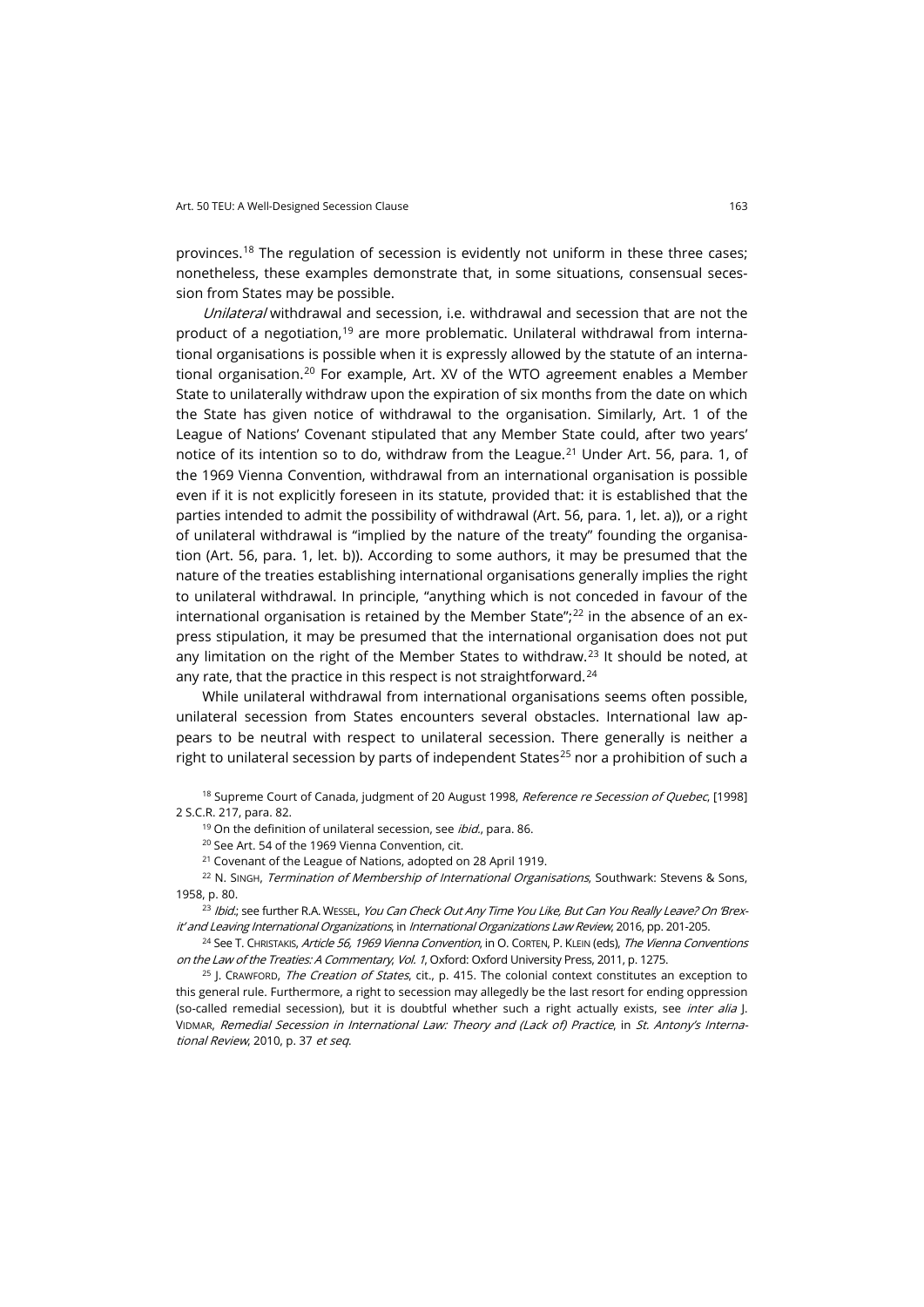secession. [26](#page-5-0) The principle of territorial integrity of States may potentially be questioned by unilateral secession, but, as noted by the International Court of Justice, the "scope of the principle of territorial integrity is confined to the sphere of relations between states",<sup>[27](#page-5-1)</sup> and does not address non-State entities such as separatist groups. One should note, in any event, that a State constituted through unilateral secession is unlike-ly to receive wide recognition in the international community;<sup>[28](#page-5-2)</sup> hence, the ultimate success of such a secession may be at risk.[29](#page-5-3) Domestic laws are more hostile to unilateral secession from States.<sup>[30](#page-5-4)</sup> Even the States that acknowledge the possibility of secession usually subordinate it to some action of the original State, e.g. transferral of power (e.g. Ethiopia), the adoption of a law (e.g. United Kingdom), or the conclusion of an arrange-ment with the breakaway province (e.g. Canada).<sup>[31](#page-5-5)</sup> The original State must be involved in the secession procedure because, as noted by the Canadian Supreme Court, States are characterised by "close ties of interdependence" based on shared values, which would be put into question by unilateral secession. $32$  Some form of negotiation between the State and the separatist entity is required to address the interests of the en-tire country and of its citizens.<sup>[33](#page-5-7)</sup>

Unilateral secession, therefore, seems to set international organisations apart from States: while unilateral withdrawal is often possible in the case of international organisations, it is generally impossible in the case of States, including federations. Consequently, the possibility to dissolve an entity "only by mutual agreement" is sometimes taken as an indicator of its statehood.<sup>[34](#page-5-8)</sup>

### III. Does the right to unilateral secession/withdrawal matter?

Given the different regulation of unilateral secession in international organisations and States, one may be tempted to assess the constitutional identity of the European Union by verifying whether its Member States have a right to unilateral withdrawal.

<span id="page-5-0"></span><sup>26</sup> T. CHRISTAKIS, *The ICJ Advisory Opinion on Kosovo: Has International Law Something to Say about* Secession?, in Leiden Journal of International Law, 2011, p. 73 et seq.

<span id="page-5-2"></span><span id="page-5-1"></span><sup>27</sup> International Court of Justice, Accordance with International Law of the Unilateral Declaration of Independence in Respect of Kosovo, advisory opinion of 22 July 2010, para. 81.

<sup>28</sup> Cf. J. CRAWFORD, *The Creation of States*, cit., p. 414.

<sup>29</sup> Supreme Court of Canada, Reference re Secession of Quebec, cit.

<span id="page-5-4"></span><span id="page-5-3"></span><sup>30</sup> An exception is provided by the Constitution of Saint Kitts and Nevis, whose Art. 113 gives Nevis the right to unilateral secession.

<sup>31</sup> See *supra*, footnotes 16-19.

<span id="page-5-6"></span><span id="page-5-5"></span>32 Supreme Court of Canada, Reference re Secession of Quebec, cit., para. 149. Cf. H. DE WAELE, The Secession Conundrum – Through the Looking Glass, in European Constitutional Law Review, 2015, p. 614.

33 Supreme Court of Canada, Reference re Secession of Quebec, cit., para. 151.

<span id="page-5-8"></span><span id="page-5-7"></span><sup>34</sup> R.L. WATTS, Comparing Forms of Federal Partnerships, in D. KARMIS, W. NORMA (eds), Theories of Federalism: A Reader, London: Palgrave, 2005, p. 235.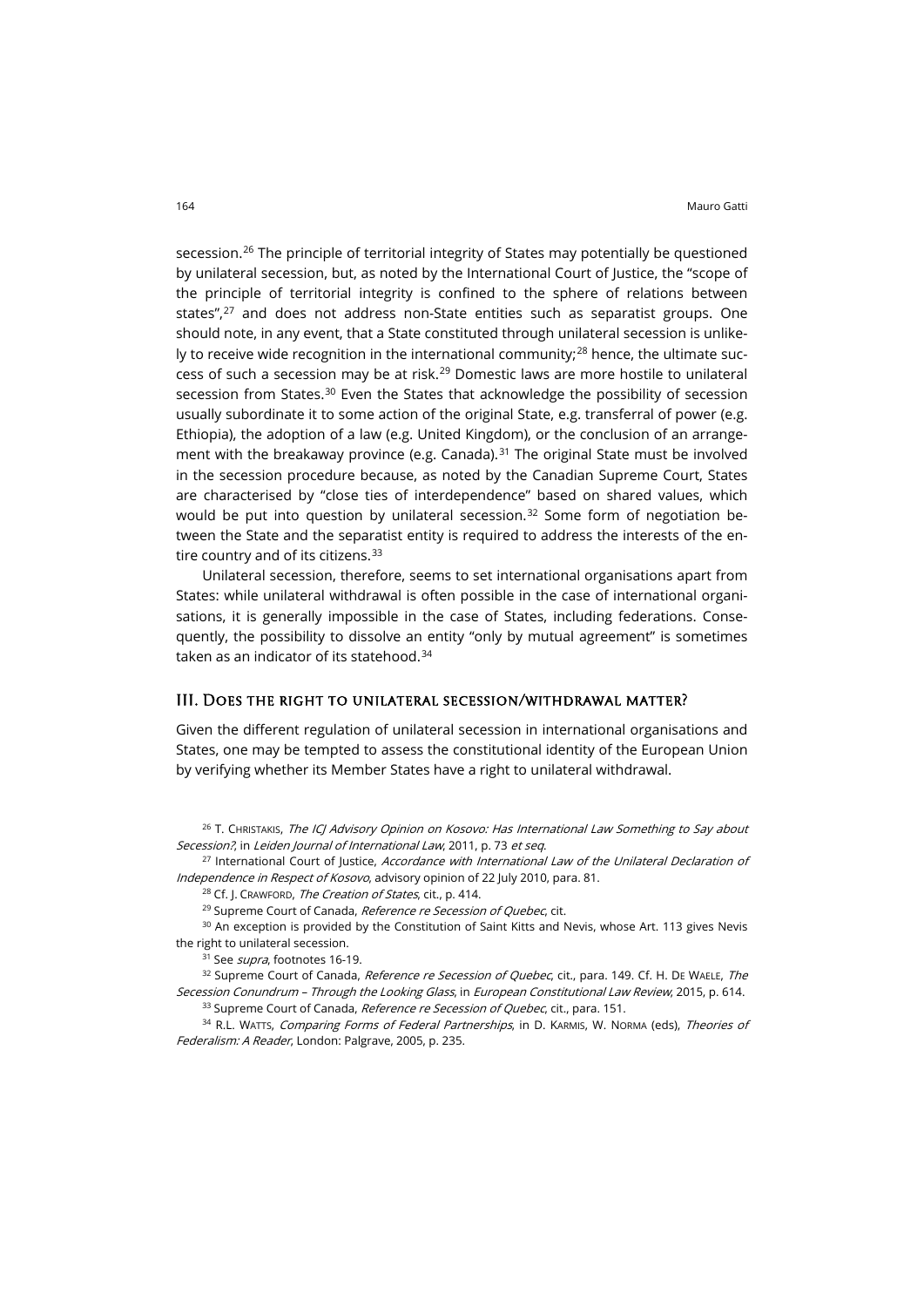Before the Lisbon reform, the issue was unclear, since EEC/EU Treaties were silent on this topic. In principle, one may potentially argue that unilateral withdrawal from the EEC/EU was possible under Art. 56, para. 1, let. b), of the 1969 Vienna Convention, given the EEC/EU's character as an international organisation (see above, section II).<sup>[35](#page-6-0)</sup> However, it seems more reasonable to regard unilateral withdrawal from the EEC/EU as illegitimate, because it contradicted the nature of the EU as an organisation based on "obligations undertaken unconditionally and irrevocably by Member States". [36](#page-6-1) It is not possible to reach definitive conclusions, in any event, because no Member State ever sought withdrawal from the European Communities.

The European Constitution and, then, the Lisbon Treaty, introduced a withdrawal clause, in what is now Art. 50 TEU. This provision was first proposed by the European Convention Praesidium, reportedly to fight anti-EU media propaganda in the UK. As noted by Brian Kerr, a British member of the Praesidium, "we wanted to defuse the canard that you are tied to the EU, with no way out, proceeding to an unknown destina-tion".<sup>[37](#page-6-2)</sup> Art. 50 TEU provides for the right to unilateral withdrawal from the EU because it expressly stipulates that a Member State may autonomously leave the Union by notifying the European Council of its intention and either concluding a "withdrawal agreement" with the Union or waiting for "two years after the notification".

The existence of an explicit right to unilateral withdraw from the European Union might potentially be regarded as evidence for the thesis that the EU is not a State<sup>[38](#page-6-3)</sup> and that its (quasi-)federal character is questioned. In fact, certain pro-EU members of the European Convention complained that the right to withdrawal confirmed the EU's character as a *traditional* international organisation.<sup>[39](#page-6-4)</sup> Even the representatives of some Member States criticised this provision at first.<sup>[40](#page-6-5)</sup> Conversely, less EU-enthusiastic commentators praised Art. 50 TEU. The German Constitutional Court, in particular, noted that Art. 50 TEU made explicit for the first time in primary law the existing right of each Member State to withdraw from the European Union. Therefore, according to that

<span id="page-6-0"></span><sup>35</sup> See, to that effect, German Federal Constitutional Court, decision of 12 October 1993, 2 BvR 2134/92, 2 BvR 2159/92.

<span id="page-6-1"></span><sup>36</sup> Court of Justice, judgment of 9 March 1978, case 106/77, Amministrazione delle Finanze dello Stato v. Simmenthal SpA, para 18. See further J. HILL, The European Economic Community: The Right of Member State Withdrawal, in Georgia Journal of International and Comparative Law, 1982, p. 335 et seq.

<span id="page-6-2"></span><sup>37</sup> Quoted in A. MACDONALD, P. TAYLOR, *Federalists Tried to Kill EU Exit Clause; Now Britain Wants to* Dodge It, in Reuters, 28 June 2016[, uk.reuters.com.](http://www.uk.reuters.com/article/uk-britain-eu-article-idUKKCN0ZE18Y)

 $38$  T. Lock, Why the European Union is Not a State, in European Constitutional Law Review, 2009, p. 414.

<span id="page-6-4"></span><span id="page-6-3"></span><sup>39</sup> Cf. Proposition d'amendement à l'Article: 46 – Déposée par Madame ou Monsieur: M. Louis Michel, M. Karel de Gucht, M. Elio di Rupo, Mme Anne Van Lancker, membres de la Convention et M. Pierre Chevalier et Mme Marie Nagy, membres suppléants de la Convention ainsi que par Monsieur Patrick Dewael, observateur, annexed Explication éventuelle[, web.archive.org.](https://web.archive.org/web/20061121022441/http:/european-convention.europa.eu/docs/Treaty/pdf/46/Art46MichelFR.pdf)

<span id="page-6-5"></span><sup>40</sup> The then German Foreign Minister Joschka Fischer, for instance, declared that "this clause should be struck out. […] So far there has been no need for an exit provision for the Union", quoted in A. MACDONALD, P. TAYLOR, Federalists Tried to Kill EU Exit Clause, cit.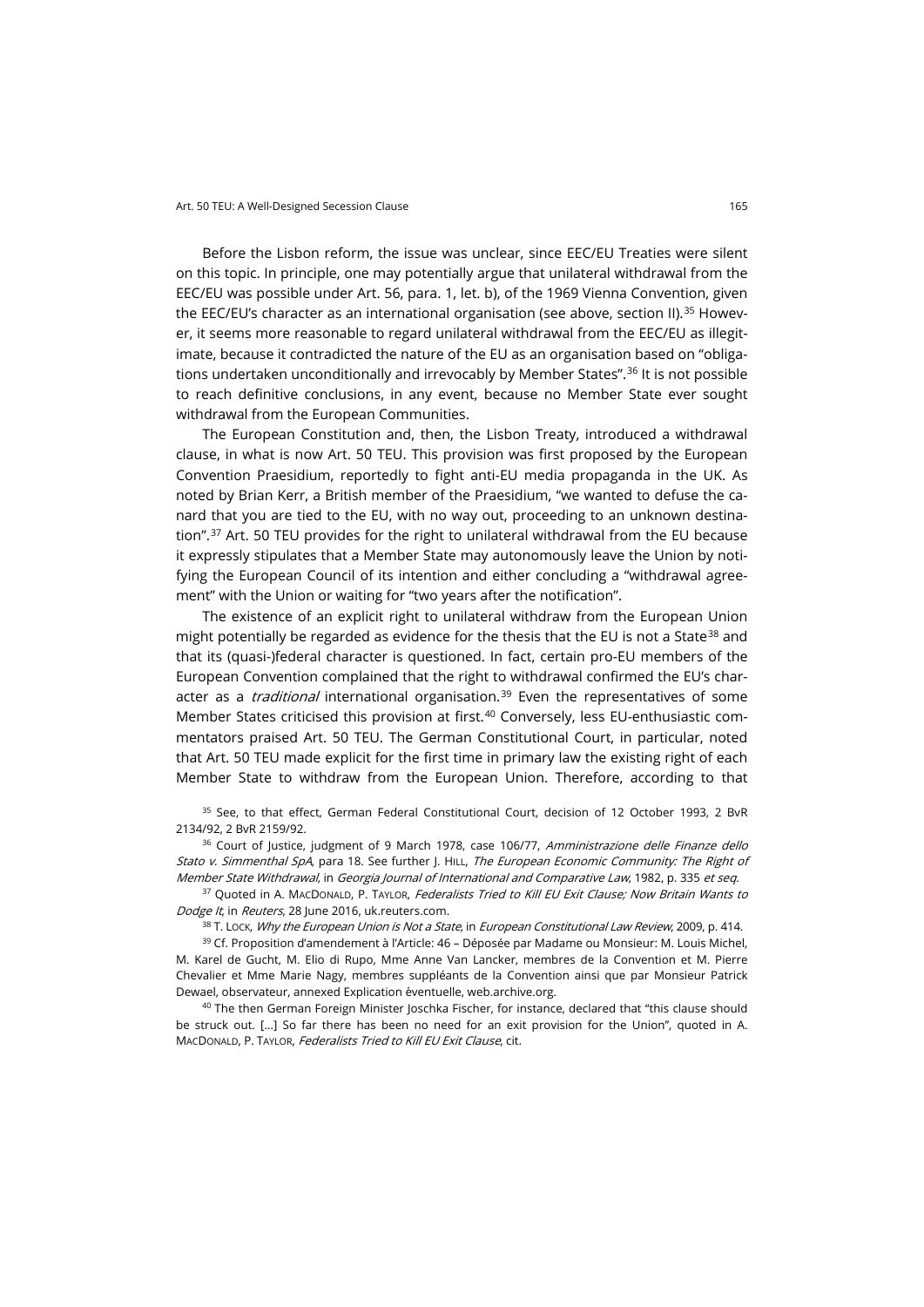Court, Art. 50 TEU "underlines the Member States' sovereignty" and shows that the current state of development of the European Union "does not transgress the boundary towards a state". [41](#page-7-0)

Both the praise and the criticism for Art. 50 TEU are arguably too formalistic. While it is true that national constitutions generally prohibit unilateral secession, the absence of a right to unilateral secession does not render secession impossible. Numerous States, including several EU Members, <sup>[42](#page-7-1)</sup> were created through unilateral secession. Secessions are indeed "ordinary events in international life".[43](#page-7-2) As noted by the Canadian Supreme Court, "although under the Constitution there is no right to pursue secession unilaterally, […] this does not rule out the possibility of an unconstitutional declaration of secession leading to a de facto secession. The ultimate success of such a secession would be dependent on effective control of a territory and recognition by the international community".[44](#page-7-3)

Democratic constitutions may even stimulate secession, albeit indirectly. To appropriately respect the rights to freedom of expression and freedom of association, democratic States must tolerate the advocacy of secession, the formation of parties with secessionist platforms, and the participation of such parties in provincial governments.[45](#page-7-4) Secessionists may therefore be in strong bargaining positions, which they might reinforce by calling for referenda on independence. States can hardly prevent a provincial authority to hold a consultative referendum, and may find it difficult not to negotiate with the secessionists after their victory in that consultation. In fact, it is possible that a popular secessionist movement without a legal means to pursue its political agenda "may give rise to political uncertainty, and possibly worse (in some cases, the certainty of violence)".[46](#page-7-5)

As unilateral secession is always possible *de facto*, the mere constitutional recognition of the right to secede is not necessarily decisive per se, and does not constitute conclusive evidence of the EU's identity as a traditional international organisation. Instead of focusing on formalistic aspects, one should arguably verify whether constitutional norms actually hinder or facilitate secession. It may be assumed that federations discourage recourse to secession to preserve their integrity. A traditional international organisation, on the contrary, is presumably neutral in respect of secession, since its exist-

<sup>41</sup> German Federal Constitutional Court, judgment of 30 June 2009, 2 BvE 2/08, para. 329.

42 This is the case of Belgium, Croatia, Estonia, Greece, Ireland, Latvia, Lithuania, and Slovenia.

<span id="page-7-2"></span><span id="page-7-1"></span><span id="page-7-0"></span>43 D. KOCHENOV, M. VAN DEN BRINK, Secessions from EU Member States: The Imperative of Union's Neutrality, in European Papers, 2016, Vol. 1, No 1[, www.europeanpapers.eu,](http://www.europeanpapers.eu/en/e-journal/secessions-eu-member-states-imperative-union-neutrality) p. 72.

45 W. NORMAN, Negotiating Nationalism, cit., p. 194.

<sup>46</sup> Ibid., p. 191.

<span id="page-7-5"></span><span id="page-7-4"></span><span id="page-7-3"></span><sup>44</sup> Supreme Court of Canada, Reference re Secession of Quebec, cit., para. 106. See further P. RADAN, Secession in Constitutional Law, cit., pp. 341-342.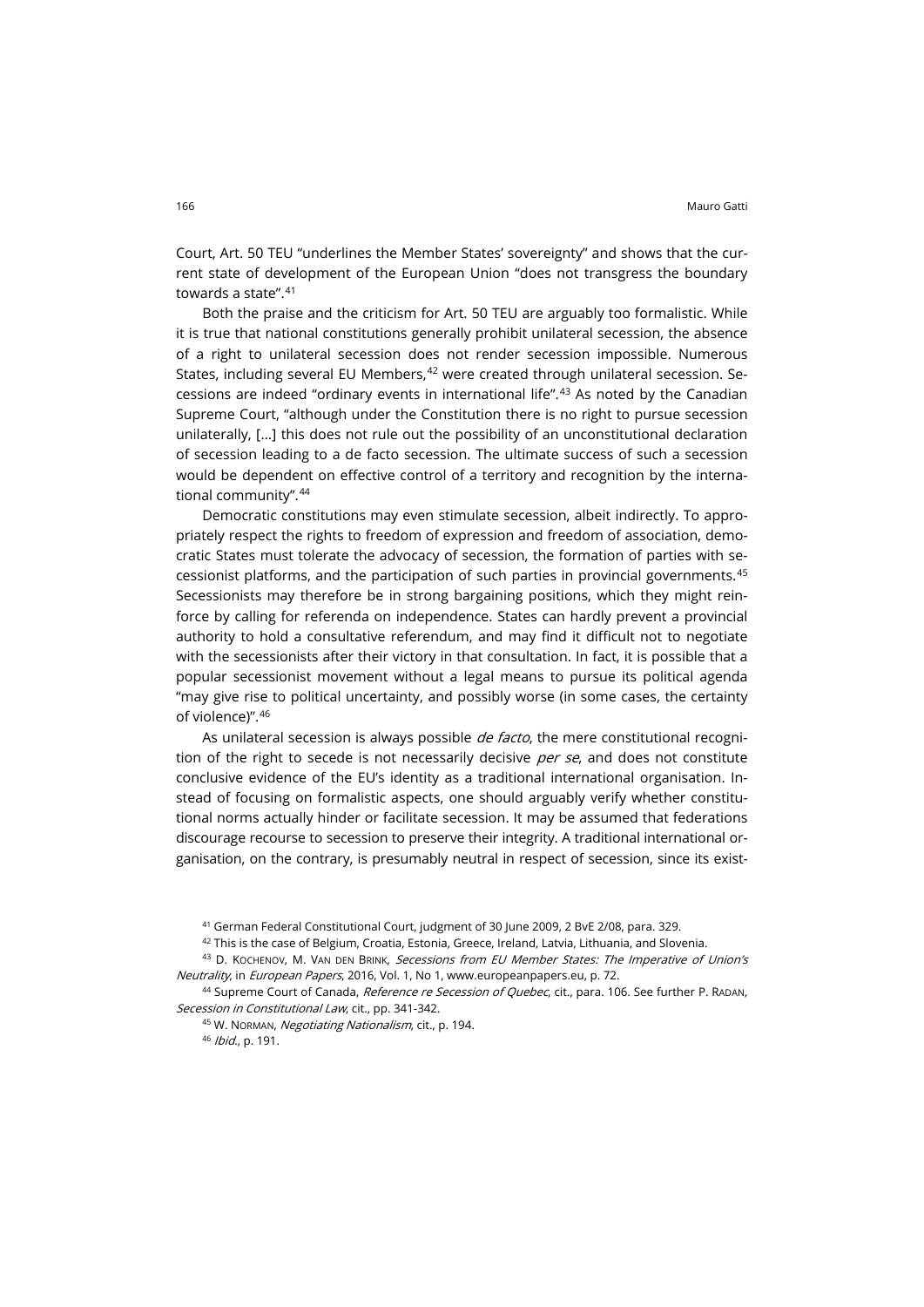ence depends on the will of its Member States. In other words, the question is not whether there is a right to unilateral secession, but rather how difficult secession might be.

According to some authors, the two questions are correlated, since the mere exist-ence of a right to secede "makes the move to 'exit' part of the normal game",<sup>[47](#page-8-0)</sup> thereby increasing "the availability of the ultimate option". [48](#page-8-1) Secession clauses allegedly create "dangers of blackmail",[49](#page-8-2) since powerful provinces may threaten secession in order to obtain special conditions or privileges. These arguments are partially convincing, since secession clauses might indeed clarify the costs of exit, which may potentially be lower than the costs of continued membership in the original State. The constitutional recognition of secession might reduce, in particular, the risk of civil war, thereby rendering secession less costly and more probable.<sup>[50](#page-8-3)</sup>

However, these arguments seem to ignore that secession is *always* part of the normal game, even when it is illegal. For instance, the prohibition of secession in the Spanish Constitution does not deter Catalan nationalists from pursuing secession. Since "everyone is aware that secession can occur regardless of its legal legitimacy", as noted by Mancini, the constitutional prohibition of secession "does not necessarily prevent strong subunits from achieving a strong bargaining position"  $vis -\frac{\partial}{\partial s}$  their States.<sup>[51](#page-8-4)</sup> Hence, blackmailing may potentially take place notwithstanding the illegitimacy of secession: to pacify separatist movements, several States have had to provide sub-national groups with a high degree of autonomy.<sup>[52](#page-8-5)</sup> Similar considerations apply, a forti $ori$ , to the European Union. Long before the official acknowledgement of the right to withdraw from the EU, the UK held a referendum on the EEC membership (1975) and blackmailed the other Member States into providing special conditions (e.g. opt-outs) and privileges (e.g. the so-called UK rebate).

Some authors have noted that secession clauses may have a beneficial effect for States because they can be engineered to increase the costs of exit and ensure an orderly withdrawal process. As noted by Weinstock, a secession clause may force secessionists to make "a cold and lucid cost/benefit analysis of withdrawing versus remaining in the existing federation, that is, to consider seriously the legal obstacles that they must overcome before they can successfully secede".<sup>[53](#page-8-6)</sup> A "well-designed secession clause", as defined by Norman, should provide for clear procedural rules that ensure an

<sup>47</sup> H. ARONOVITCH, Seceding the Canadian Way, in Publius, 2006, p. 558. 48 Ibid.

<span id="page-8-3"></span><span id="page-8-2"></span><span id="page-8-1"></span><span id="page-8-0"></span>49 C.R. SUNSTEIN, Constitutionalism and Secession, in University of Chicago Law Review, 1991, p. 633 et seq.; see also C. CLOSA, Interpreting Article 50, cit., p. 17.

<sup>50</sup> I thank an anonymous reviewer for pointing this out.

51 S. MANCINI, Secession and Self-Determination, cit., p. 495.

<span id="page-8-5"></span><span id="page-8-4"></span>52 This is arguably the case, e.g., of India, Spain, and Belgium, as noted by D. HALBERSTAM, Federalism: Theory, Policy, Law, in M. RosenFELD, A. SAJÒ (eds), The Oxford Handbook, cit., p. 583.

<span id="page-8-6"></span>53 D. WEINSTOCK, Toward a Proceduralist Theory of Secession, in Canadian Journal of Law and Jurisprudence, 2000, p. 262 et seq.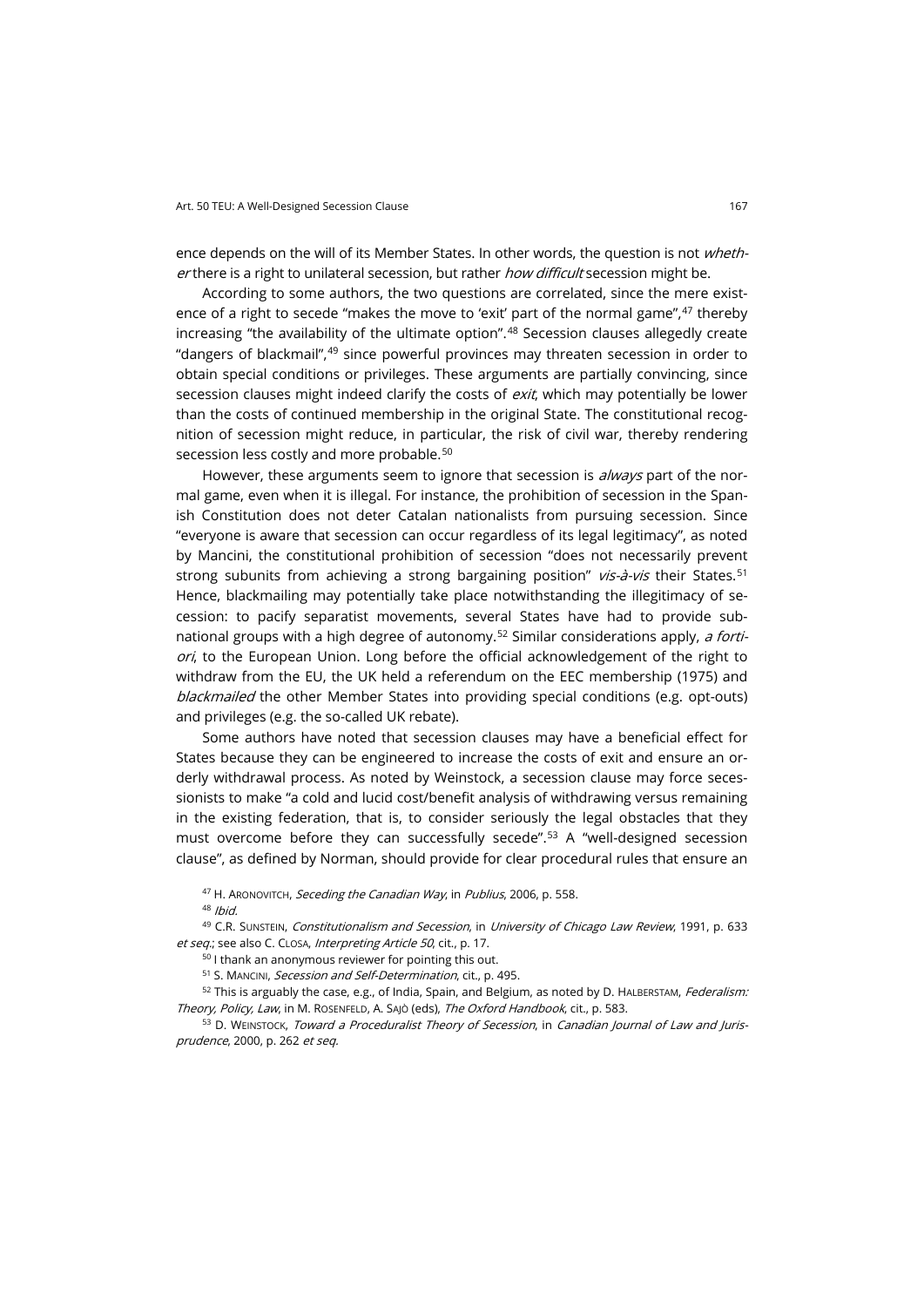orderly secession process and that enable the State to effectively defend its interests.<sup>[54](#page-9-0)</sup> For instance, the clause may alert secessionists that they would be sitting across from "quite-possibly-hostile negotiators elected specially to represent the interests of the rump state"[.55](#page-9-1) Thanks to a "well-designed clause", secession may take place "in accordance with norms of democracy, justice and the rule of law".[56](#page-9-2)

Therefore, it is worth wondering, not whether Art. 50 TEU enables withdrawal, but how this provision regulates secession from the EU. The next sections analyse the procedure for withdrawal from the EU, and suggest that Art. 50 constitutes a "well-designed secession clause", for three reasons. In the first place, Art. 50 TEU reinforces the negotiating position of the Union, since it ensures its unity during the negotiations with the withdrawing State (section IV). Secondly, Art. 50 introduces considerable restraints to the discretion of the departing State, regarding the activation of the withdrawal procedure and its termination (section V). Thirdly, the very possibility of unilateral withdrawal foreseen by Art. 50 appears as a constraint for the withdrawing State, rather than an advantage (section VI).

## IV. The EU's unity in withdrawal negotiations

To promote an orderly secession, and to discourage abuses, "a well-designed secession clause" should enable the State – or, in our case, the EU – to negotiate with the departing sub-unit from a position of force. To achieve this result, the secession clause should ensure, first and foremost, the unity of the State (or EU) vis-à-vis the *secessionists*.

The unity of the EU's representation is a notoriously complex problem.[57](#page-9-3) The EU's representation is usually fragmented on a *vertical* level, because the Union does not possess the plenitude of the foreign relations power.<sup>[58](#page-9-4)</sup> The Union cannot adopt acts re-

<span id="page-9-3"></span><span id="page-9-2"></span><span id="page-9-1"></span><span id="page-9-0"></span><sup>57</sup> See Court of Justice, opinion 1/94 of 15 November 1994, para. 108; opinion 2/91 of 19 March 1993, para 36; judgment of 19 March 1996, case C-25/94, *European Commission v. Council of the European Un*ion, para. 48; judgment of 2 June 2005, case C-266/03, *European Commission v. Luxembourg*, para. 60; judgment of 14 July 2005, case C-433/03, European Commission v. Germany, para. 66; judgment of 20 April 2010, case C-246/07, European Commission v. Sweden, paras 87-102.

<span id="page-9-4"></span>58 See E. CANNIZZARO, Unity and Pluralism in the EU's Foreign Relations Power, in C. BARNARD (ed.), The Fundamentals of EU Law Revisited. Assessing the Impact of the Constitutional Debate, Collected Courses of the Academy of European Law, Oxford: Oxford University Press, 2007, p. 194. The vertical representation may be fragmented for other reasons, too, notably the impossibility for the EU to participate in certain international organizations and the political resistance of certain Member States against the EU's actorness in multilateral *fora*; this issue, at any rate, is not relevant in respect of Art. 50. See further J. SANTOS VARA, EU Representation to International Organisations: A Challenging Task for the EEAS, in L.N. GONZÁLEZ ALONSO (ed.), Between Autonomy and Cooperation: Shaping the Institutional Profile of the European External Action Service, Den Haag: CLEER, 2014, p. 65 et seq.

<sup>54</sup> W. NORMAN, Negotiating Nationalism, cit., p. 175.

<sup>55</sup> Ibid., p. 180.

<sup>56</sup> Ibid., p. 175.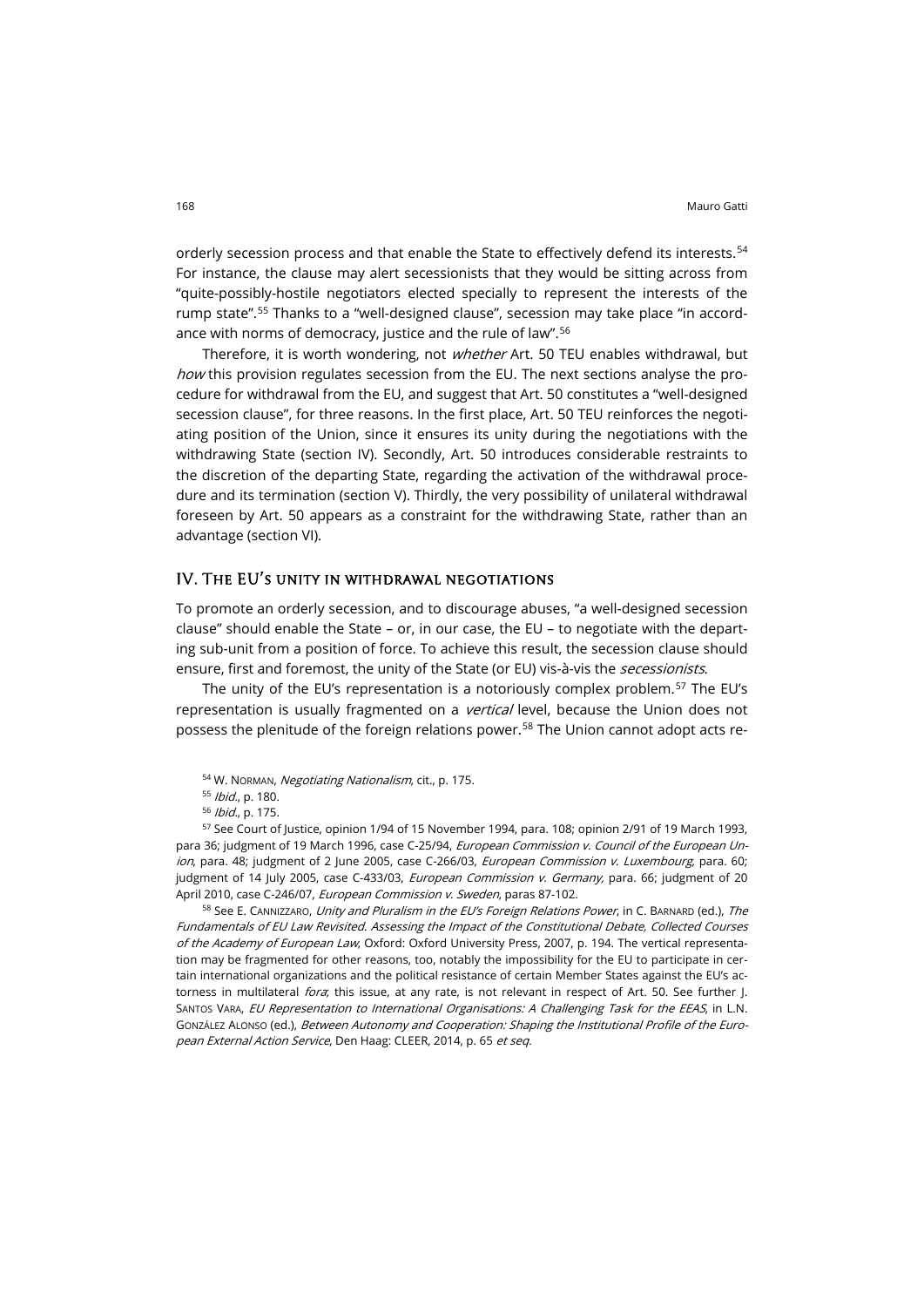garding issues that do not fall within the scope of its competences, and must conse-quently conduct several international negotiations beside its own Member States.<sup>[59](#page-10-0)</sup> This problem might be exacerbated during the negotiation of the arrangements for withdrawal. In the absence of a withdrawal clause in the Treaties, the Union would not have any competence to negotiate an agreement in this respect. Hence, the Union would be excluded from withdrawal negotiations. As noted in section II, withdrawal from an international organisation, in the absence of an explicit or implicit right to unilateral withdrawal, is possible when approved by all the parties, i.e. the other Member States. The negotiation for withdrawal from the Union, therefore, would take place by negotiation among the Member States, that is to say, *without the EU*. Such a multilateral negotiation would offer the departing country – especially, a big country – the opportunity to selectively offer benefits to specific Member States, thereby potentially playing one Member State against the other and dividing the Union.

Art. 50 TEU solves this problem. This provision expressly affirms that the withdrawing State must negotiate with the *Union*. Art. 50 thus ensures that the Member States are not directly involved in the negotiations, and prevents the withdrawing country from playing a divide-and-rule strategy. To be sure, the Member States can indirectly influence the negotiations, by issuing guidelines and directives (via the European Coun-cil and the Council)<sup>[60](#page-10-1)</sup> and overseeing the talks (via Council Working Parties).<sup>[61](#page-10-2)</sup> They can-not, in any event, "bind the negotiator" to a specific strategy or negotiating position.<sup>[62](#page-10-3)</sup>

The EU's representation is often *horizontally* fragmented, too. The Treaties confer the power to represent the EU to a plethora of bodies, including the Commission, the High Representative, and the President of the European Council. The multiplication of the EU's representatives would obviously not contribute to the conduct of effective withdrawal negotiations. Art. 50 TEU solves this problem, as well. This provision stipulates that the Union should conduct negotiations "in accordance with Art. 218, para. 3 TFEU", i.e. the negotiating procedure generally applicable to the agreements with third countries.

<sup>59</sup> This is the case of the so-called mixed agreements.

<span id="page-10-1"></span><span id="page-10-0"></span><sup>60</sup> European Council, Guidelines EUCO XT 20004/17 of 29 April 2017 following the United Kingdom's notification under Art. 50 TEU (hereinafter, European Council, Draft guidelines following the United Kingdom's notification); Council doc. XT 21016/17 of 22 May 2017, Directives for the negotiation of an agreement with the United Kingdom of Great Britain and Northern Ireland setting out the arrangements for its withdrawal from the European Union (hereinafter, Council Directives for the negotiation of an agreement with the United Kingdom).

<span id="page-10-2"></span> $61$  See Decision 2017/900/EU of the Council of 22 May 2017 concerning the establishment of the  $ad$ hoc Working Party on Art. 50 TEU chaired by the General Secretariat of the Council.

<span id="page-10-3"></span> $62$  Court of Justice, judgment of 16 July 2015, case C-425/13, *European Commission v. Council of the* European union [GC], para. 86; see further ibid., paras 85-93.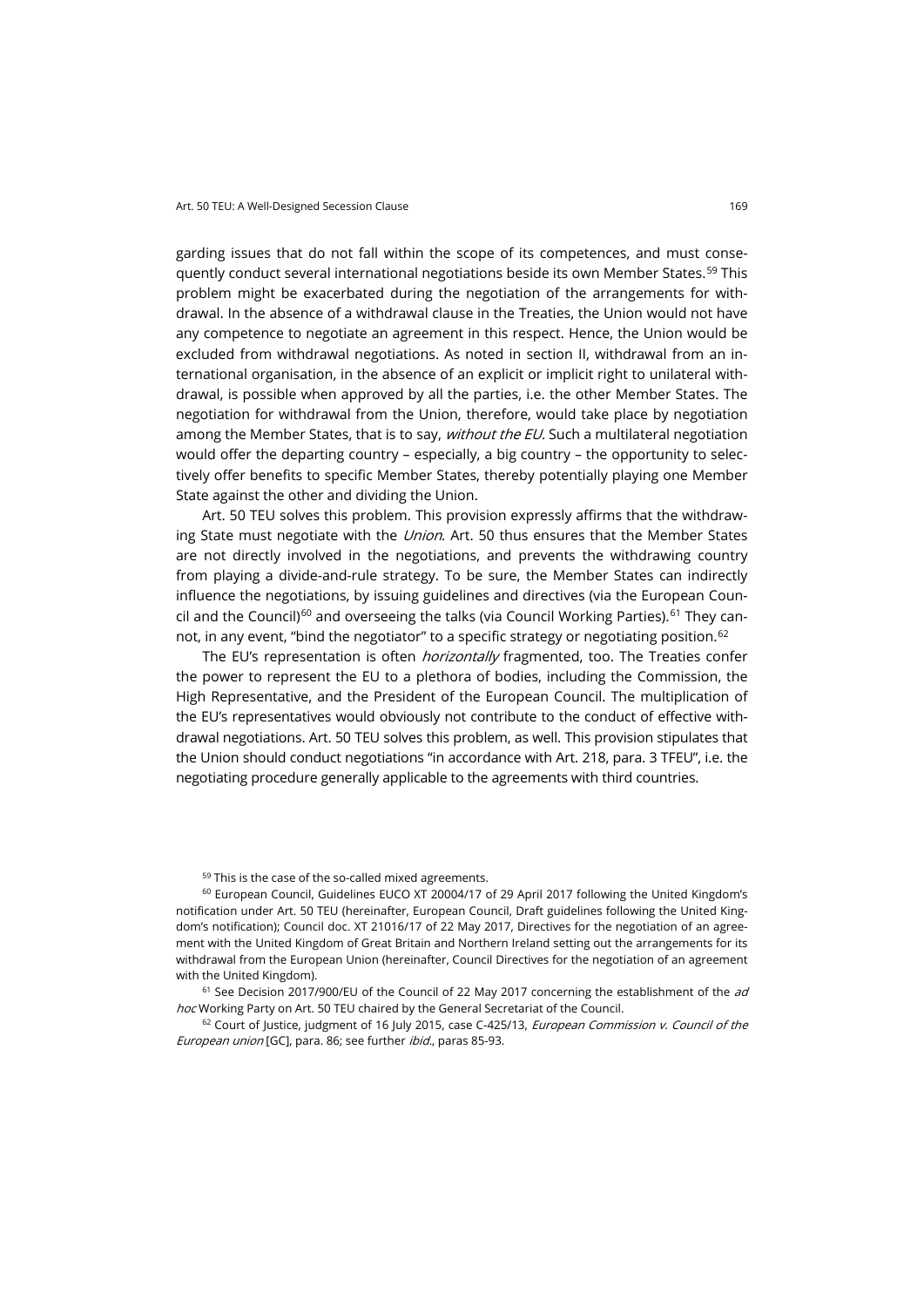As noted elsewhere,<sup>[63](#page-11-0)</sup> Art. 218, para. 3, read in combination with other Treaty provisions, identifies the EU's negotiator with precision. The first such provision is Art. 17, para. 1, TEU, whereby the EU's external representation is ensured by the European Commission, "with the exception of": (a) the Common Foreign and Security Policy (CFSP), where agreements are negotiated by the High Representative (under Art. 27, para. 2, TEU); and (b) "other cases" provided for in the Treaties. $64$  Art. 218, para. 3, TFEU does not provide for any *case* in which the Commission should not represent the Union. It rather confirms Art. 17, by stipulating that the Council must nominate the EU's negotiator "depending on the subject of the agreement envisaged", thereby meaning that the Commission negotiates non-CFSP agreements ( $ex$  Art. 17 TEU), while the High Representative negotiates CFSP instruments ( $ex$  Art. 27 TEU).<sup>[65](#page-11-2)</sup> The Court of Justice has upheld this interpretation of the Treaties, by affirming that Art. 218 TFEU, with a view to establishing a balance between the Commission and the Council, provides that international agreements "are to be negotiated by the Commission" and then concluded by the Council.[66](#page-11-3)

According to several authors, the rules generally applicable to the negotiation of international agreements (Arts 218 TFEU and 17 TEU) should not be applicable to withdrawal negotiations. The political character of this procedure allegedly calls for intergovernmental mechanisms: withdrawal should be "negotiated only with the Council", [67](#page-11-4) while the role of the Commission should be "minimal".<sup>[68](#page-11-5)</sup> This argument is perhaps understandable from a political perspective, but does not seem to be legally sound. The Commission is conferred a power of representation by Art. 17, para. 1, TEU and limitations to such a power can only come from the wording of the Treaties, and not from general principles<sup>[69](#page-11-6)</sup> or, *a fortiori*, from political considerations.

The Declaration of the Member States of 15 December 2016 confirms the above interpretation of Arts 17 and 50 TEU and 218 TFEU. In that Declaration, EU States "invited" the Council to nominate the Commission as the "Union negotiator" (a figure that apparently corresponds to what Art. 218, para. 3, TFEU defines as the "head of the Union's

<span id="page-11-2"></span><span id="page-11-1"></span><span id="page-11-0"></span>63 M. GATTI, P. MANZINI, External Representation of the European Union in the Conclusion of International Agreements, in Common Market Law Review, 2012, pp. 1707-1711.

<sup>64</sup> See e.g. Arts 34, para. 1, TEU and 219, para. 3, TFEU.

<sup>65</sup> See further M. GATTI, P. MANZINI, *External Representation*, cit., p. 1709.

<sup>66</sup> European Commission v. Council of the European Union, case C-266/03, cit., para. 62.

 $67$  A.F. TATHAM, *Don't Mention Divorce at the Wedding*, cit., p. 154.

<span id="page-11-5"></span><span id="page-11-4"></span><span id="page-11-3"></span>68 P. NICOLAIDES, Withdrawal from the European Union: A Typology of Effects, in Maastricht Journal of European and Comparative Law, 2013, p. 222. See also C. CURTI GIALDINO, Oltre la Brexit: brevi note sulle implicazioni giuridiche e politiche per il futuro prossimo dell'Unione europea, in Federalismi.it, 2016, [www.federalismi.it,](http://www.federalismi.it/nv14/articolo-documento.cfm?artid=32126) p. 20.

<span id="page-11-6"></span> $69$  Cf. Court of Justice, judgment of 6 July 1982, joined cases 188/80, 189/80 and 190/80, France et al. v. European Commission, para. 6.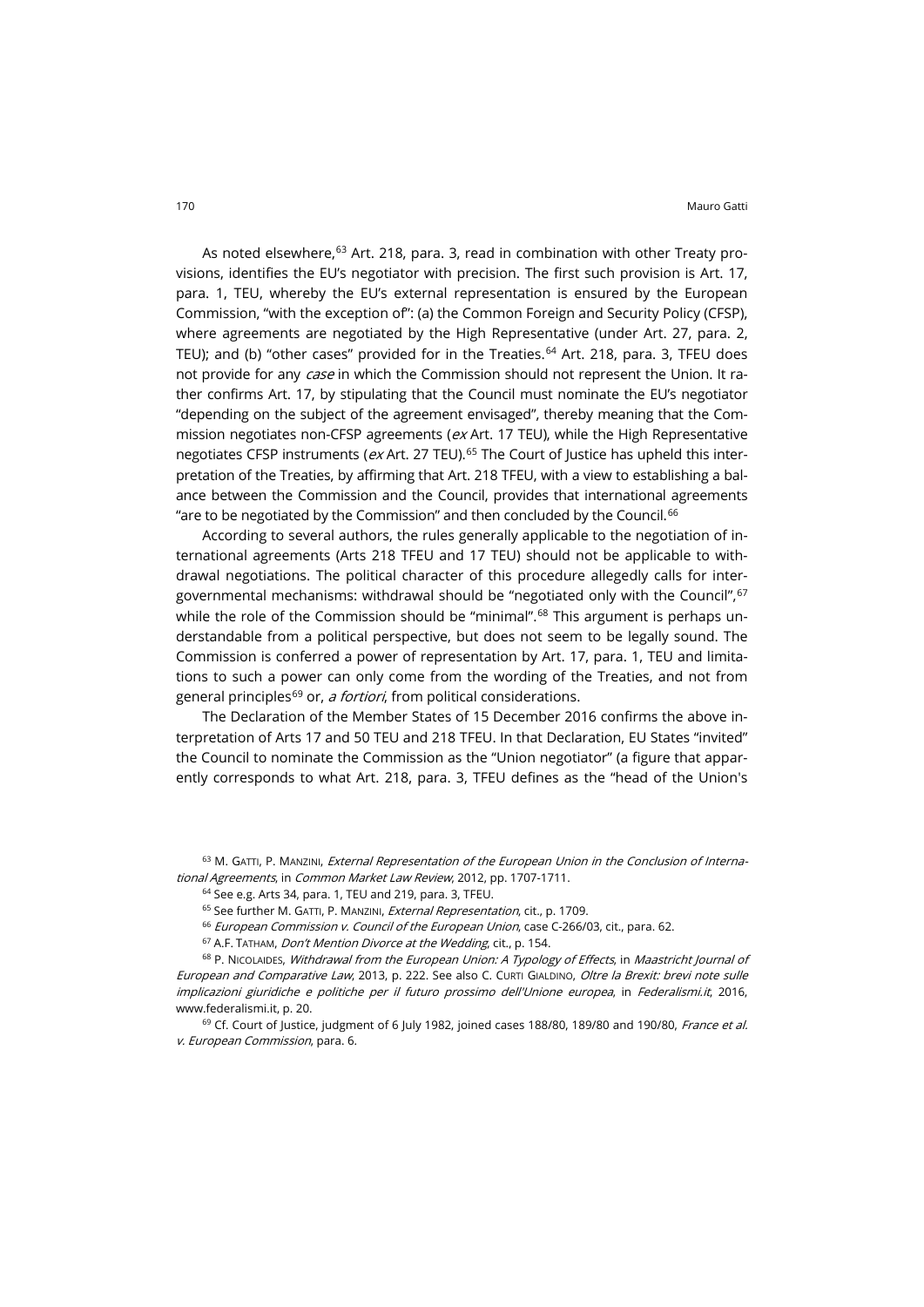negotiating team").[70](#page-12-0) The States also welcomed the nomination of Michel Barnier as the Commission's "Chief negotiator". The Declaration arguably contains a legal imprecision, as it stipulates that the negotiating team will have to include a representative of the "rotating presidency of the Council" and that "Representatives of the President of the European Council" will participate in the negotiation sessions. This arrangement constitutes, in my view, a violation of the Commission's institutional autonomy: having been conferred a power of external representation, the Commission should be free to determine the arrangements for the exercise of that power. $71$ 

This violation of the Commission's prerogatives, in any case, is unlikely to have a dramatic impact on the negotiations. The practice of the EU's negotiating teams suggests that the "head of the Union's negotiating team" controls the entire negotiation and ensures its unity. In several occasions, the Council appointed teams, composed of representatives of the High Representative and of the Commission, to negotiate socalled Framework Agreements with third countries, involving both CFSP elements (to be negotiated by the High Representative) and non-CFSP elements (to be negotiated by the Commission). The EEAS[72](#page-12-2) and the Commission Secretariat-General entered into an in-ter-service arrangement<sup>[73](#page-12-3)</sup> – called "Operational Guidelines" – to regulate the conduct of negotiating teams in respect of Framework Agreements. [74](#page-12-4) Pursuant to these guidelines, the "Chief negotiator" has authority on the entire team, to the extent that he/she "give[s] the floor to the relevant EEAS and Commission experts" during the negotiating sessions.<sup>[75](#page-12-5)</sup> While the negotiation of the Brexit agreement is not identical to the negotiation of a Framework Agreement, $76$  it is probably managed in a similar manner: the EU's

<span id="page-12-0"></span> $70$  Statement after the informal meeting of the 27 Heads of State or Government of 15 December 2016, in European Council Press Release 782/16 of 15 December 2016, para. 3.

<span id="page-12-1"></span> $71$  See Art. 249, para. 1, TFEU. See also the opinion of AG Mengozzi delivered on 29 January 2015, case C-28/12, European Commission v. Council of the European Union, para. 55.

<sup>72</sup> The EEAS assists the High Representative, see Art. 27, para. 3, TEU.

<span id="page-12-3"></span><span id="page-12-2"></span> $73$  Probably, these arrangements are not binding, see M. GATTI, *European External Action Service:* Promoting Coherence through Autonomy and Coordination, Leiden: Brill, 2016, pp. 198-200, 259-260; M. GATTI, Diplomats at the Bar: The European External Action Service before EU Courts, in European Law Review, 2014, pp. 679-680.

<span id="page-12-4"></span><sup>74</sup> Commission Secretariat-General and EEAS, Note for the Attention of Director-Generals and Heads of Service: Operational Guidelines for the Preparation and Conduct of Negotiations for Framework Agreements with Third Countries Involving Both the European Commission and the High Representative of the Union for Foreign Affairs and Security Policy (HR). This document is on file with the author, and is neither dated nor published in open sources.

<sup>75</sup> See further M. GATTI, *European External Action Service*, cit., pp. 259-260.

<span id="page-12-6"></span><span id="page-12-5"></span> $76$  Framework agreements are negotiated by the High Representative and the Commission, while the Brexit agreement is negotiated by the Commission and the representatives of the Council and the European Council. Furthermore, one should note that the Framework Agreements addressed by the Operational Guidelines (see above) are only those whose negotiations are led by the EEAS on behalf of both the High Representative and the Commission. The fact remains, at any rate, that the "Operational Guidelines"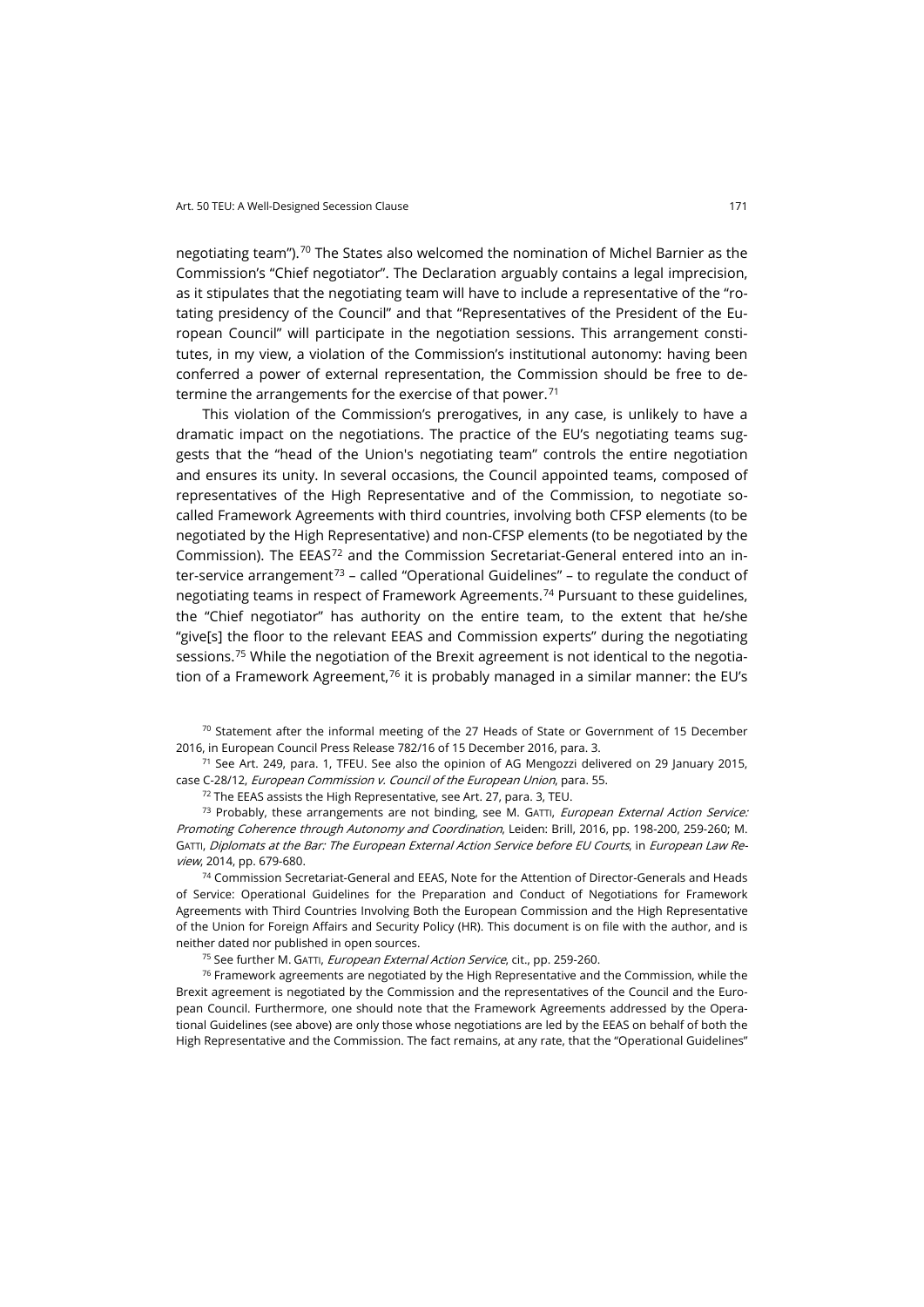"Chief negotiator" presumably leads the whole team. The Declaration of 16 December seems to confirm this, since it acknowledges that the representatives of the President of the European Council will participate in negotiations merely "in a supporting role".<sup>[77](#page-13-0)</sup>

In summary, the silence of primary law on withdrawal would force the Union to speak with 27 voices. Art. 50 TEU ensures that there remains only one: the Chief negotiator of the Commission.

#### V. The not-so-unilateral character of withdrawal under Art. 50 TEU

Art. 50 TEU arguably constitutes a "well-designed secession clause", not only because it allows the EU to speak with one voice, but also because it constrains the discretion of the departing State, thereby preventing it from abusing the procedure. In other words, the procedure introduced through Art. 50 TEU limits the unilateral character of the withdrawal from the Union.<sup>[78](#page-13-1)</sup> Section V.1 explores the restrictions to the departing State's discretion relating to the activation of the withdrawal procedure. Section V.2 analyses the restraints to unilateralism regarding the termination of the procedure.

#### v.1. Obligation to promptly activate the withdrawal procedure

Pursuant to Art. 50 TEU, para. 1, each EU Member may decide to withdraw from the Union "in accordance with its own constitutional requirements". Subsequently, the departing State should simply "notify" the European Council of its "intention" to open negotiations with the Union, and eventually cease to be an EU Member, either after the conclu-sion of an agreement with the EU or after two years.<sup>[79](#page-13-2)</sup>

At first sight, the departing State seems to enjoy unfettered discretion regarding the activation of the withdrawal procedure. This discretion might potentially be used to exert control on the withdrawal process. One may expect, in particular, that the departing State might seek to delay the notification of its intentions to conduct informal negotiations before the formal withdrawal procedure begins. Such a strategy would allow the departing State to extend *de facto* the short negotiation period imposed by Art. 50 (which plays against the withdrawing state's interests, as section VI will show). The launch of informal negotiations before the notification would also enable the departing State to conduct talks with individual Member States, thereby undercutting the EU's po-sition in the subsequent formal negotiations.<sup>[80](#page-13-3)</sup>

80 Cf. European Council, Draft guidelines following the United Kingdom's notification, cit., para. 2.

clarify the relationship between the "Chief negotiator" and the other members of the negotiating team, which is the most relevant element for the purpose of the present analysis.

<span id="page-13-3"></span><span id="page-13-2"></span><span id="page-13-1"></span><span id="page-13-0"></span><sup>77</sup> See Statement after the informal meeting of the 27 Heads of State or Government (2016), cit., para. 3.

<sup>78</sup> Cf. C. CLOSA, Interpreting Article 50, cit., p. 5.

 $79$  On the possibility to revoke the notification see *infra*, section V.2.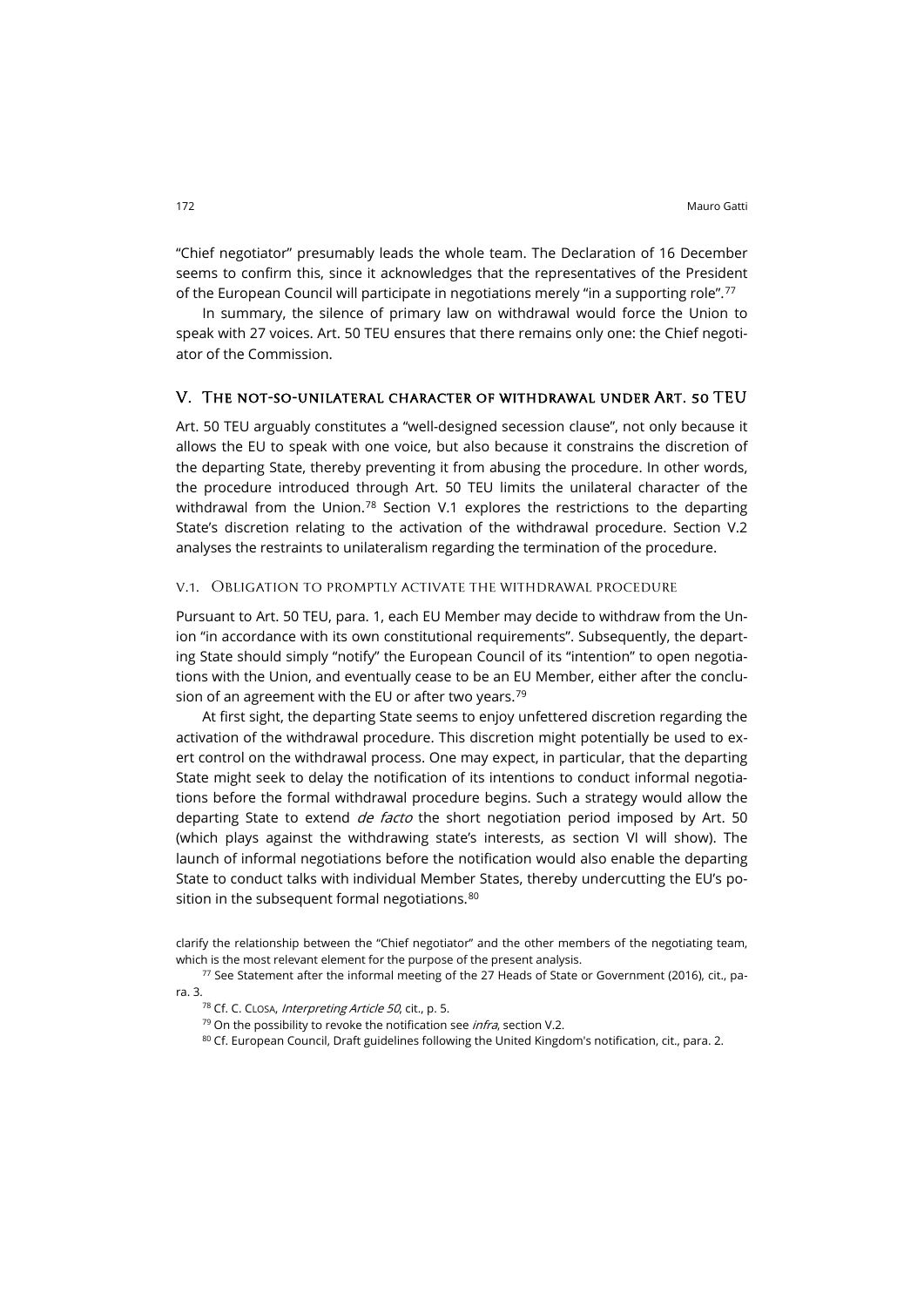A closer inspection reveals that the Treaties do not give unfettered discretion to the departing State regarding the activation of the withdrawal procedure. According to Art. 50 TEU, the withdrawing State must ("shall") notify its intentions to the EU. This notification should arguably be performed in a rapid manner. Pursuant to Art. 4, para. 3, TEU, the Member States must "facilitate the achievement of the Union's tasks and refrain from any measure which could jeopardise the attainment of the Union's objectives". Arguably, a delay in the notification would bring about insecurity, which might, in turn, prevent the Union from effectively pursuing its objectives, such as maintaining a "stable currency", ensuring the "efficient functioning" of its institutions, or promoting the "wellbeing of its peoples".[81](#page-14-0) Therefore, if the departing State arbitrarily delayed the notifica-tion of its decision to withdraw, it would arguably violate Arts 4, para. 3, and 50 TEU.<sup>[82](#page-14-1)</sup>

Such a violation of the Treaties can be effectively sanctioned. The Commission may initiate an infringement procedure directly against the departing State, though such a procedure would only lead to a penalty payment, which might not necessarily force the withdrawing State into compliance. $83$  Recourse to indirect means of enforcement may be more effective. The Commission might refuse to negotiate the withdrawal agreement before the departing State notifies its intentions, and may impose similar restraints on the Member States, by threatening them with an infringement procedure in case they held talks with the departing country. The case law of the CJEU suggests indeed that the duty of loyalty, codified in Art. 4, para. 3, TEU, prevents the Member States from conducting negotiations in areas covered by EU competences and from dis-sociating from a "concerted common strategy" defined within the Council".<sup>[84](#page-14-3)</sup> As noted in the Council's negotiating directives for the Brexit withdrawal agreement, Art. 50 confers on the Union a "competence to cover in this agreement all matters necessary to ar-range the withdrawal".<sup>[85](#page-14-4)</sup> Even if that were not the case, Art. 50 would at least enable the EU to define a "common strategy" from which EU Member States cannot dissociate

<sup>81</sup> See preamble and Art. 3 TEU.

<span id="page-14-1"></span><span id="page-14-0"></span>82 Cf. C. HILLION, Leaving the European Union, the Union Way: A Legal Analysis of Article 50 TEU, in Swedish Institute for European Policy Studies (SIEPS) European Policy Analysis, 2016, [www.sieps.se,](http://www.sieps.se/sites/default/files/Leaving%20the%20European%20Union,%20the%20Union%20way%20(2016-8epa).pdf) p. 3; C. CURTI GIALDINO, Oltre la Brexit, cit., p. 21.

<span id="page-14-2"></span>83 On infringement procedures and Art. 50 TEU, see A. Lazowski, Withdrawal from the European Union and Alternatives to Membership, in European Law Review, 2012, pp. 531-532. More generally, one should note that EU Treaties do not allow the Member States to expel another Member State, not even when it violates a primary law provision (such as Art. 4, para. 3, TEU). As repeatedly noted by the CJEU, "a Member State cannot, in any circumstances, plead the principle of reciprocity and rely on a possible infringement of the Treaty by another Member State in order to justify its own default". See Court of Justice, judgment of 14 February 1984, case 325/82, European Commission v. Germany, para. 11; cf. P. ATHANASSIOU, Withdrawal and Expulsion, cit., pp. 31-38.

<span id="page-14-4"></span><span id="page-14-3"></span>84 See European Commission v. Sweden, cit., paras 87-104; European Commission v. Germany, cit., para. 66; European Commission v. Luxembourg, cit., para. 60.

85 Council Directives for the negotiation of an agreement with the United Kingdom, cit., para. 5.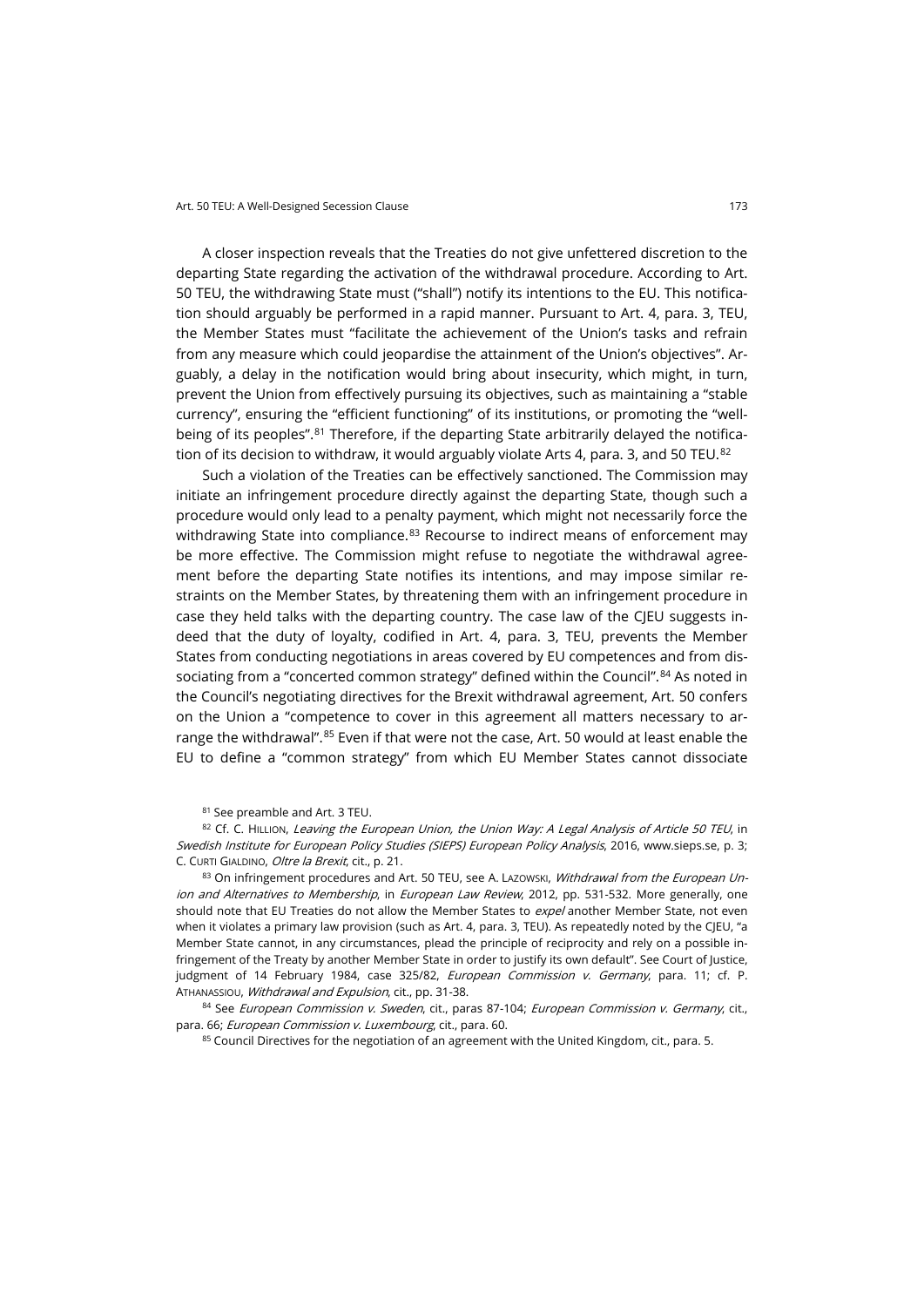themselves. In any event, it seems clear that Art. 50 prevents EU Member States from conducting their own negotiations with the withdrawing country.

Given the possibility of infringement procedures, negotiations between EU countries and the departing State are unlikely to take place. Therefore, the withdrawing State has little interest in delaying the notification  $ex$  Art. 50, para. 2. One may argue that, by enforcing the duty of loyalty of the other Member States, the Commission may indirectly ensure compliance with the duty of loyalty of the departing country.

The practice seems to confirm that the departing State is unlikely to gain a negotiating advantage by strategically delaying the notification under Art. 50. After the Brexit referendum (June 2016), the British government delayed the notification of its intentions for an indefinite period, and apparently sought to open informal negotiations with EU Members on issues such as the status of EU citizens in the UK. $86$  The EU and its Member States called for an immediate activation of Art. 50, and refused to conduct "any negotiation, formal or informal, before we receive a notification".<sup>[87](#page-15-1)</sup> The UK, in the hope of convincing the "remaining Members of the EU [...] to have some preparatory work", committed to activate Art. 50 before March 2017.<sup>[88](#page-15-2)</sup> Even this attempt at stimulating pre-notification negotiations failed. The UK invoked Art. 50 in March 2017, nine months after the Brexit referendum, apparently without having conducted any substantial negotiation with its partners.

v.2. Absence of a right to unilaterally revoke the notification under Art. 50 TEU

Another restriction to the allegedly unilateral character of Art. 50 concerns the termination of the withdrawal procedure: once the departing State has invoked Art. 50, it cannot unilaterally stop the withdrawal process.

The development of the negotiations might possibly convince the withdrawing State that any plausible exit option is in reality worse than continuing to remain in the EU.<sup>[89](#page-15-3)</sup> In this situation, the termination of the withdrawal procedure may seem the better option. A *consensual* termination of the withdrawal procedure seems possible: since the Union and the withdrawing State may agree to extend the negotiation period, ex Art. 50, para. 3, TEU, they might also agree upon a *sine die* extension, that is, a *de facto* ter-

<span id="page-15-0"></span><sup>86</sup> UK Government, Policy Paper of 2 February 2017, The United Kingdom's Exit From and New Partnership with the European Union[, www.gov.uk,](https://www.gov.uk/government/publications/the-united-kingdoms-exit-from-and-new-partnership-with-the-european-union-white-paper) p. 30.

<span id="page-15-1"></span><sup>87</sup> J.-C. JUNCKER, Letter to the Members of the College, 28 June 2016, reported by EU & Democracy, 12 October 2016, [euanddemocracy.ideasoneurope.eu.](http://euanddemocracy.ideasoneurope.eu/2016/10/12/exclusive-presidential-order-ec-president-junker-brexit-negotiation-teu-art-50-notification) See also A. McSMITH, German leaders furious at UK's reluctance to invoke Article 50, in The Independent, 27 June 2016[, www.independent.co.uk.](http://www.independent.co.uk/news/uk/home-news/article-50-brexit-eu-referendum-result-german-eu-latest-news-leave-european-union-a7105946.html)

<span id="page-15-3"></span><span id="page-15-2"></span><sup>88</sup> R. MERRICK, Article 50: EU President Rejects Theresa May's Call for Early Start to Preliminary Brexit Negotiations, in The Independent, 2 October 2016[, www.independent.co.uk.](http://www.independent.co.uk/news/uk/politics/article-50-brexit-theresa-may-donald-tusk-eu-european-council-president-reject-preliminary-a7341686.html)

<sup>89</sup> P. CRAIG, Brexit: A Drama in Six Acts, in European Law Review, 2016, p. 465.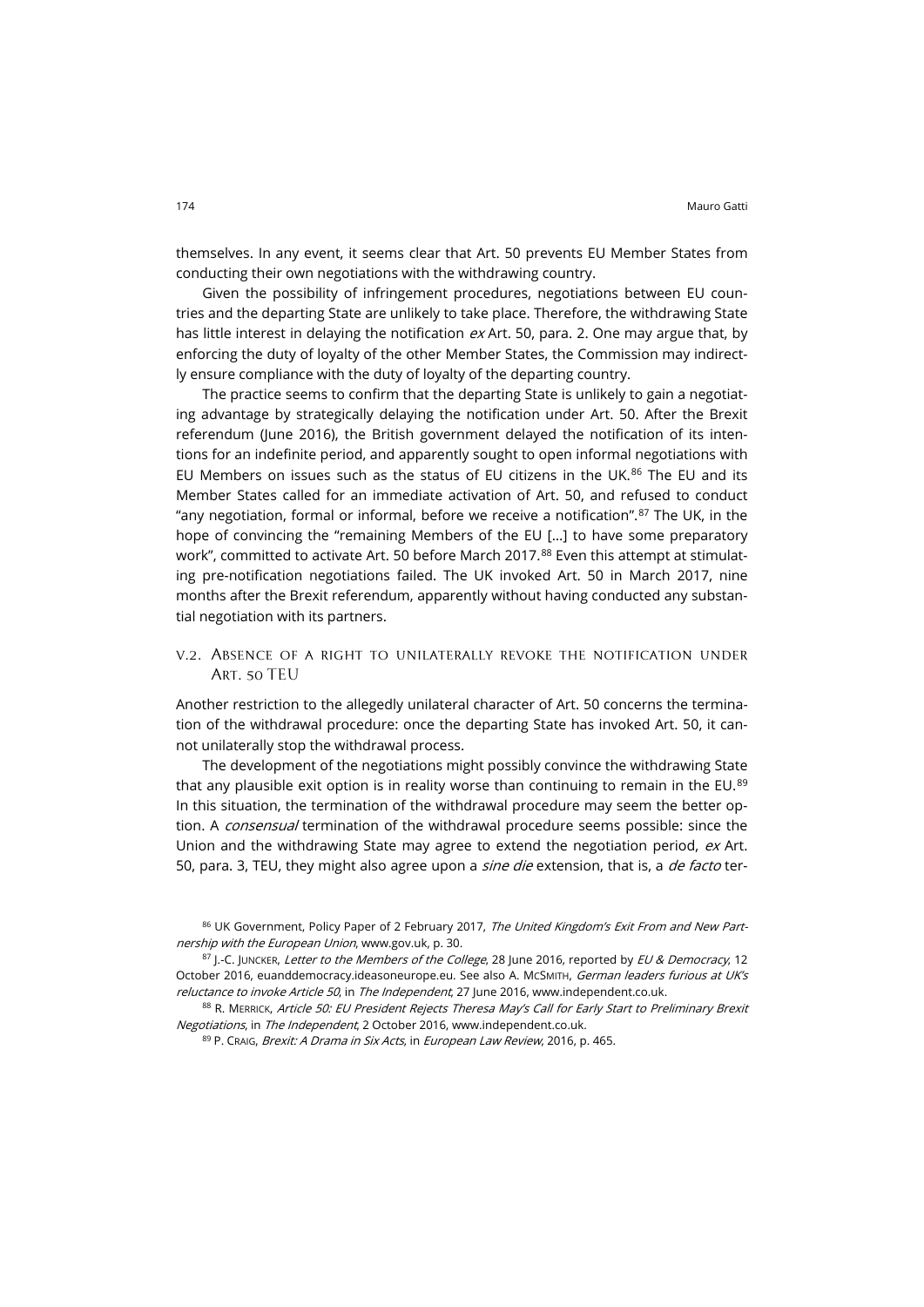mination of the procedure.<sup>[90](#page-16-0)</sup> It is to be noted, at any rate, that such a consensual termination would require approval by unanimity in the European Council, which might not be easily obtained.

It has been argued that the withdrawing state has the right to *unilaterally* revoke the notification of the national decision to withdraw. [91](#page-16-1) Since the Art. 50 procedure is based on the unilateral notification of the national decision to withdraw, the unilateral revocation of such a notification may possibly lead to the termination of the withdrawal procedure. Some authors have supported this argument by stressing that, pursuant to Art. 68 of the 1969 Vienna Convention, a State may revoke the notification of its inten-tion to withdraw from a treaty "at any time before it takes effect".<sup>[92](#page-16-2)</sup> As Art. 50 TEU does not expressly exclude the right to unilaterally revoke the notification of the intention to withdraw, such a right is allegedly "implicit".<sup>[93](#page-16-3)</sup> Furthermore, it has been noted that the conclusion of a withdrawal agreement under Art. 50 TEU requires the consent of the departing state, which, during the course of negotiations, may "change its mind and withdraw from the exit negotiation". $94$  In such a case, there would no longer be a decision to withdraw within the meaning of Art. 50, para. 1, since "the original decision had been changed in accordance with national constitutional requirements".[95](#page-16-5)

The existence of a right to unilaterally stop the withdrawal process would affect the dynamics of the negotiations: should the withdrawing State be unsatisfied with the deal it is offered, it may simply block the process and return to its original status as an EU Member. It might even consider re-activating the Art. 50 procedure after a few months, or a few years, in the hope of obtaining better conditions. Such a scenario would evidently favour the withdrawing State and would considerably weaken the Union's position. In such a context, any Member State would be "entitled to threaten exit, notify it to the European Council, open negotiations under Art. 50, para. 2, and seek to enhance its

<span id="page-16-0"></span> $90$  In principle, it is possible to argue that "the logic and context of Art. 50 suggests that extensions of the time limit are temporary", see S. PEERS, Article 50 TEU: The uses and Abuses of the Process of Withdrawing from the EU, in EU Law Analysis, 8 December 2016, [eulawanalysis.blogspot.it.](https://eulawanalysis.blogspot.it/2014/12/article-50-teu-uses-and-abuses-of.html) One may doubt, however, whether such a restrictive interpretation of Art. 50 would prevail in practice once all EU Member States had agreed to terminate the withdrawal procedure.

<span id="page-16-1"></span>91 See, inter alia, A. Young, Brexit, Article 50 and the "Joys" of a Flexible, Evolving, Un-codified Constitution, in P. ELEFTHERIADIS (ed.), Legal Aspects of Withdrawal from the EU: A Briefing Note, in University of Oxford Legal Research Paper Series, no. 47, 2016, p. 21; D. WYATT, Supplementary written evidence to the UK Parliament, March 2016[, data.parliament.uk,](http://data.parliament.uk/writtenevidence/committeeevidence.svc/evidencedocument/european-union-committee/the-process-of-leaving-the-eu/written/32079.html) para. 2.

92 Arts 67 and 68 of the 1969 Vienna Convention, cit.

<span id="page-16-5"></span><span id="page-16-4"></span><span id="page-16-3"></span><span id="page-16-2"></span>93 C. STREETEN, Putting the Toothpaste Back in the Tube: Can an Article 50 Notification Be Revoked?, in UK Constitutional Law Association Blog, 13 July 2016, [ukconstitutionallaw.org.](https://ukconstitutionallaw.org/2016/07/13/charles-streeten-putting-the-toothpaste-back-in-the-tube-can-an-article-50-notification-be-revoked/) See also, to that effect, C. CLOSA, Is Article 50 Reversible? On Politics Beyond Legal Doctrine, in Verfassungsblog, 4 January 2017, [ver](https://verfassungsblog.de/is-article-50-reversible-on-politics-beyond-legal-doctrineverfassungsblog.de/is-article-50-reversible-on-politics-beyond-legal-doctrine)[fassungsblog.de;](https://verfassungsblog.de/is-article-50-reversible-on-politics-beyond-legal-doctrineverfassungsblog.de/is-article-50-reversible-on-politics-beyond-legal-doctrine) A. SARI, Biting the Bullet: Why the UK Is Free to Revoke Its Withdrawal Notification under Article 50 TEU, in UK Constitutional Law Association Blog, 17 October 2016, [ukconstitutionallaw.org.](https://ukconstitutionallaw.org/2016/10/17/aurel-sari-biting-the-bullet-why-the-uk-is-free-to-revoke-its-withdrawal-notification-under-article-50-teu)

94 P. CRAIG, Brexit: A Drama in Six Acts, cit., p. 464

 $95$  Ibid.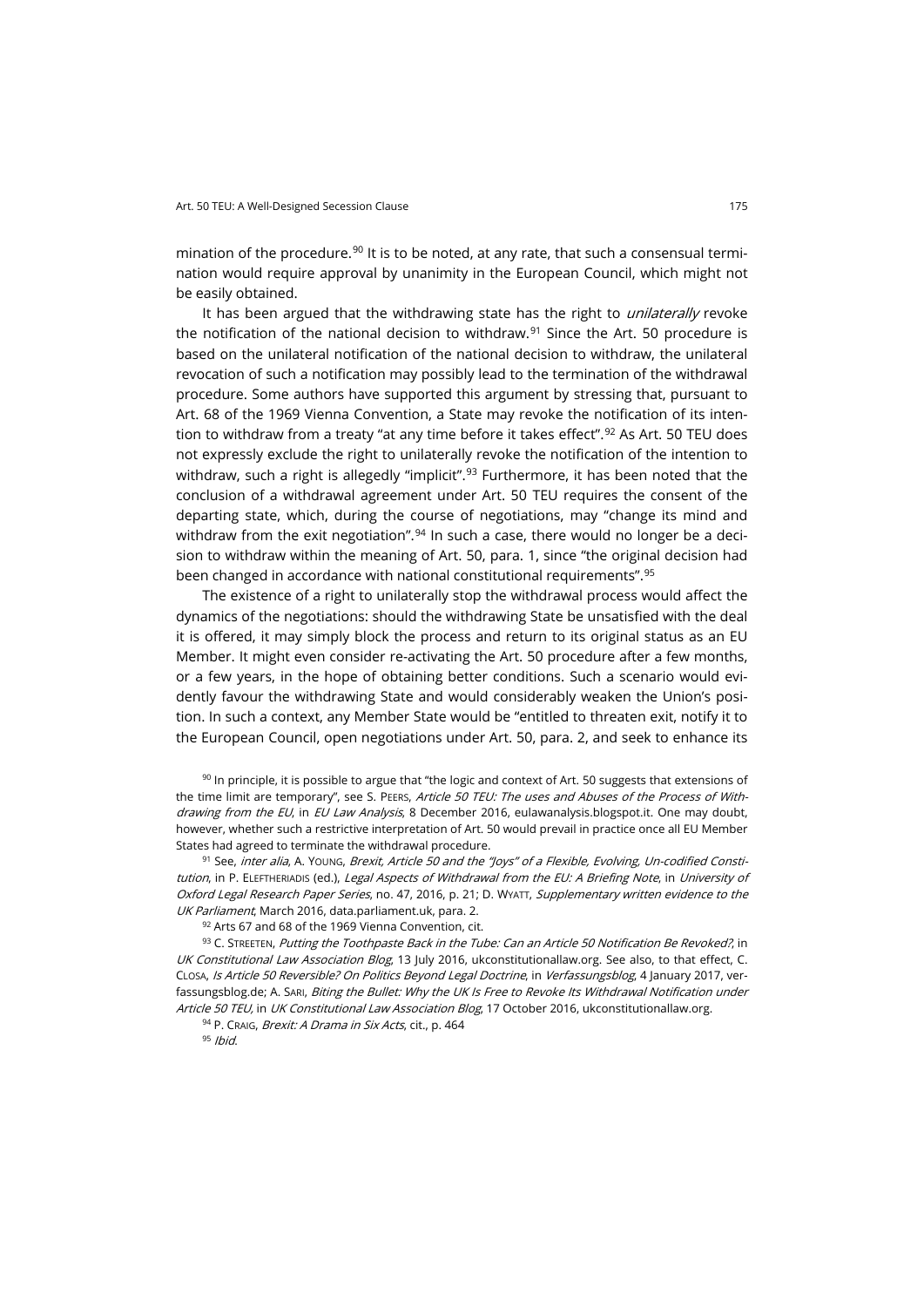position within the Union by using 'strategically' the withdrawal option".<sup>[96](#page-17-0)</sup> The right to unilaterally terminate the withdrawal procedure might thus stimulate recourse to Art. 50 and the disintegration of the EU.

However, it would not seem that Art. 50 provides for a right to unilaterally revoke the notification of the intention to withdraw from the Union. Art. 50 affirms that the withdrawal process may terminate in two manners: the parties may conclude a withdrawal agreement, or, "failing that", withdrawal is automatic after two years. In both cases, the procedure ends with the withdrawal of the departing Member State. Art. 50 consequently implies that withdrawal is the only natural outcome of the procedure. Such an interpretation of Art. 50 is corroborated by the duty to cooperate in good faith, enshrined in Art. 4, para. 3, TEU.<sup>[97](#page-17-1)</sup> It would indeed be impossible to conduct withdrawal negotiations in good faith if one of the parties could threaten to terminate them when-ever they lead in a direction it does not approve.<sup>[98](#page-17-2)</sup>

Since the withdrawal from the EU is regulated by Art. 50 TEU (lex specialis), and that provision never acknowledges the right to unilaterally terminate the procedure, it appears inappropriate to postulate the implicit existence of such a right on the basis of international law (*lex generalis*). Even assuming that Art. 68 of the 1969 Vienna Convention corresponds to international customary law (which is not certain), $99$  one might use it to fill a gap in the Art. 50 procedure only if such a gap existed, which is not the case. Art. 50 provides for a clear and complete procedural path. Firstly, a Member State decides to withdraw (para. 1) and notifies its intention to withdraw (para. 2). Then, (i) it concludes a withdrawal agreement with the EU, and *it withdraws from the Union* or (ii) it does not conclude a withdrawal agreement and, after two years, it withdraws from the Union (para. 3). As EU Treaties do not offer a third option, one should probably refrain from postulating its existence on the basis of an uncertain international custom.

Unilateral termination of the procedure remains impossible, in my opinion, notwithstanding the possible change in the domestic decision of the withdrawing country. It is not the decision to withdraw that starts the withdrawal process, but the *notification* of such a decision. Once the decision has been notified, the procedure starts. A subsequent change in the national decision does not affect the previous notification and, consequently, cannot stop the withdrawal procedure.

<span id="page-17-0"></span>96 F. MUNARI, You Can't Have Your Cake and Eat it Too: Why the UK Has No Right To Revoke Its Prospected Notification on Brexit, in SIDIBlog, 9 December 2016, [www.sidiblog.org.](http://www.sidiblog.org/2016/12/09/you-cant-have-your-cake-and-eat-it-too-why-the-uk-has-no-right-to-revoke-its-prospected-notification-on-brexit)

<span id="page-17-1"></span> $97$  See, in particular, *European Commission v. Sweden*, cit., para. 77; Court of Justice, judgment of 27 February 2007, case C-355/04, Segi and Others v. Council of the European Union [GC], para. 52.

<span id="page-17-3"></span><span id="page-17-2"></span>99 Cf. T. TZANAKOPOULOS, Article 56, 1969 Vienna Convention, in O. CORTEN, P. KLEIN (eds), The Vienna Conventions on the Law of the Treaties: A Commentary, Vol. 1, Oxford: Oxford University Press, 2011, p. 1564 et seq.

<sup>98</sup> See, to that effect, F. MUNARI, You Can't Have Your Cake and Eat it Too, cit.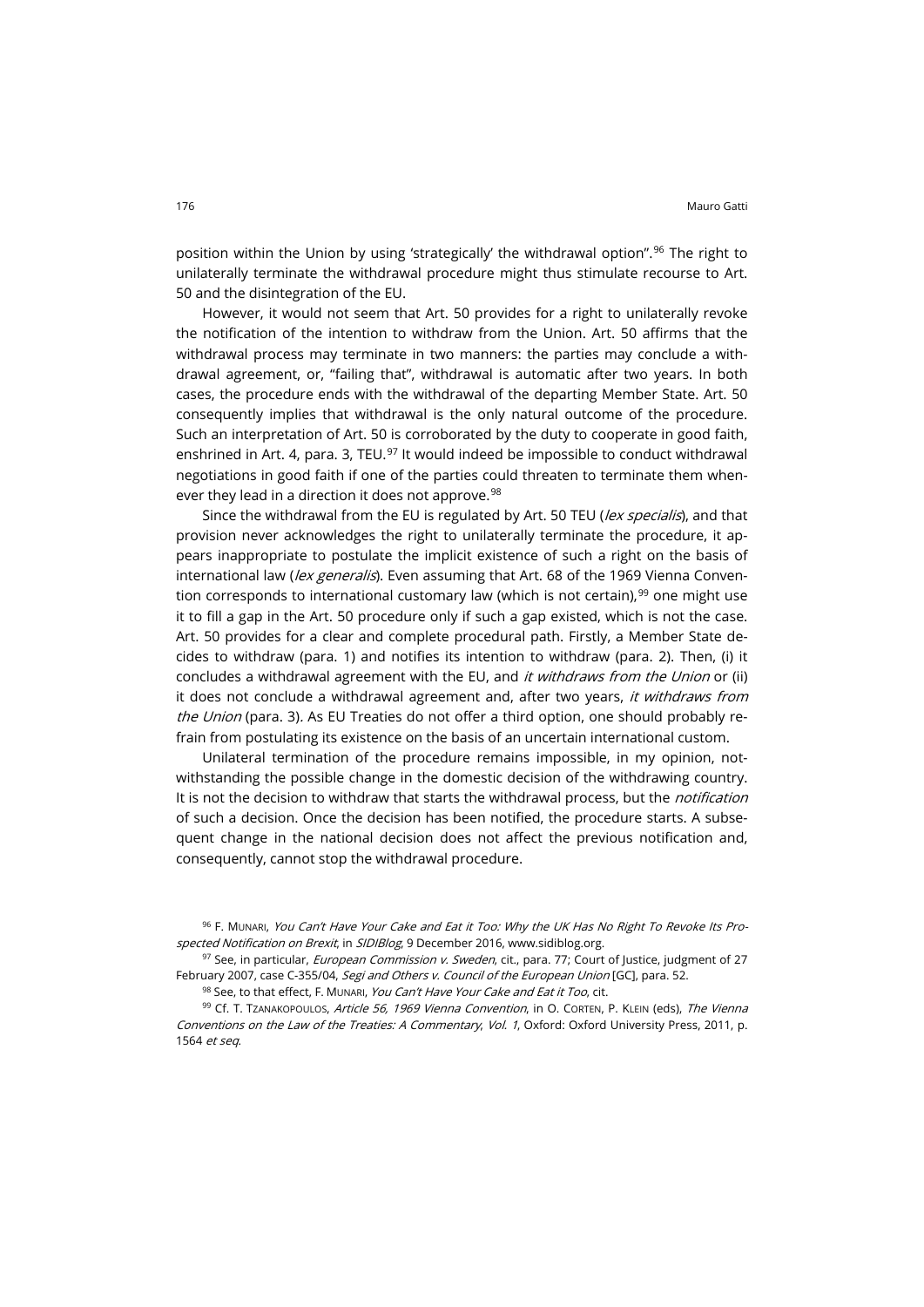A unilateral termination of the Art. 50 procedure would remain impossible even if the change of heart of the withdrawing State were determined by a referendum. It has been argued that, in such a scenario, "the EU would not wish to be forced to push out of the door a state that had bona fide changed its mind".<sup>[100](#page-18-0)</sup> Yet, one should stress that a consensual termination of withdrawal procedures would always remain possible: the departing State and the other EU Members may always agree (by unanimity) to stop the withdrawal process. The necessity to reach an agreement with all EU Members would constitute an obstacle for the withdrawing State, but there seems to be nothing shocking in the idea that a Member State, which is not forced to activate the withdrawal procedure, may have difficulty blocking it.[101](#page-18-1)

In fact, the democracy principle cannot be invoked to trump the principle of equality, the rights of individuals, or the operation of democracy in the other Member States or in the EU as a whole.[102](#page-18-2) The withdrawal process requires "the reconciliation of vari-ous rights and obligations by negotiation between two legitimate majorities":<sup>[103](#page-18-3)</sup> the majority of the population of the withdrawing State and that of the EU as a whole. The concern for democracy may require the departing State to respect the will of the majority of its population, even when it is inconstant, but it cannot force other States to do the same. The mere invocation of Art. 50 TEU is likely to bring about instability, which potentially harms the interests of the entire EU population. It seems reasonable that the departing state should negotiate some form of compensation for the disruption it caused.

### VI. Unilateral withdrawal from the EU: right or risk?

The last reason why Art. 50 TEU constitutes a "well-designed secession clause" is probably the most important and – paradoxically – it coincides with the reason why this provision has been so fiercely criticised: the possibility of unilateral withdrawal.

Pursuant to Art. 50, paras 2 and 3, TEU, after the notification, the Union "shall negotiate and conclude an agreement" with the departing State. EU Treaties cease to apply to the departing State "from the date of entry into force of the withdrawal agreement" or, failing that, "two years after the notification". This means that the departing State might allegedly invoke Art. 50 and hold "the threat of withdrawal over the EU", knowing that after two years "withdrawal will take effect in any event".<sup>[104](#page-18-4)</sup> Seen from this perspective, Art. 50 TEU may look like Art. 1 of the League of Nations' Covenant, which enabled any Member State to withdraw after two years' notice of its intention so to do. This read-

<sup>100</sup> P. CRAIG, Brexit: A Drama in Six Acts, cit., p. 465.

<span id="page-18-4"></span><span id="page-18-3"></span><span id="page-18-2"></span><span id="page-18-1"></span><span id="page-18-0"></span><sup>101</sup> Cf. T. CHRISTAKIS, Article 56, 1969 Vienna Convention, cit., p. 1264: "There is nothing shocking in the idea that States, which are not forced to enter into a treaty regime, may have difficulty leaving it".

<sup>102</sup> Cf. Supreme Court of Canada, Reference re Secession of Quebec, cit., para. 91. <sup>103</sup> Ibid., para. 152.

<sup>&</sup>lt;sup>104</sup> J. FRIEL, Providing a Constitutional Framework, cit., p. 426.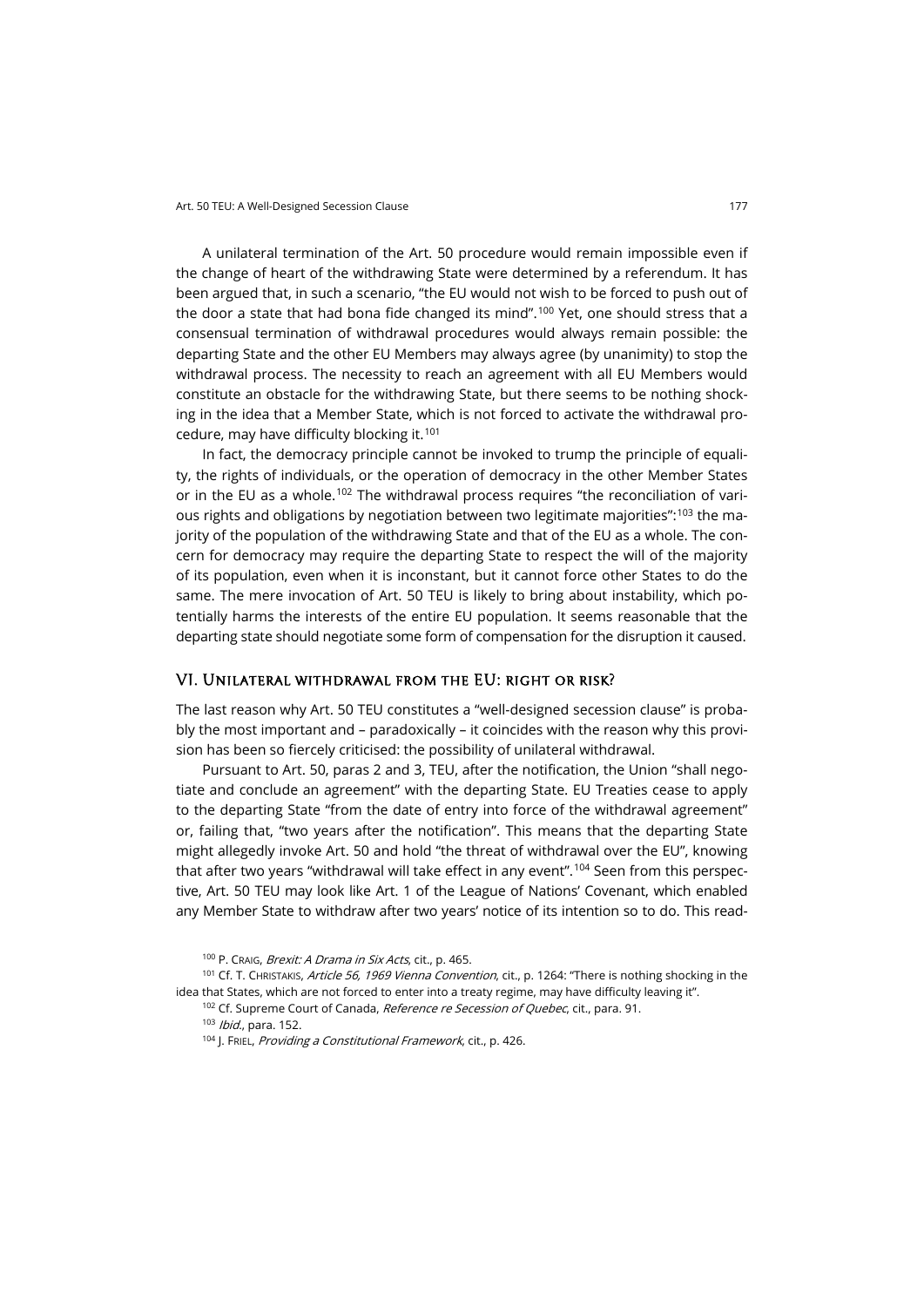ing of Art. 50, which is essentially the one espoused by the German Constitutional Court in the judgment on the Lisbon Treaty, truly "underlines the Member States' sovereignty".<sup>[105](#page-19-0)</sup>

At first sight, the practice may seem to confirm that Art. 50 emphasises the sovereignty of the Member States. According to Theresa May, if the EU failed to accommodate the British requests, the UK would pursue unilateral withdrawal, without concluding any withdrawal agreement with the Union: "no deal for Britain is better than a bad deal for Britain". [106](#page-19-1) This scenario is usually referred to as "Hard Brexit". However, the credibility of UK's threat is questionable. The withdrawal agreement is expected to provide for "transitional or interim arrangements to mitigate the shock" that would follow a Hard Brexit. [107](#page-19-2) For instance, the withdrawal agreement might provide for "a timelimited prolongation of Union *acquis*",<sup>[108](#page-19-3)</sup> which may remain in force until the Union concludes a trade agreement with the UK. A Hard Brexit would prevent the establishment of any transitional arrangement in the aftermath of the withdrawal. Therefore, post-Brexit EU-UK trade would be regulated by the rules of the WTO: trade in goods would be likely to face "significant tariffs" and trade in services would be subject to "much greater restrictions".<sup>[109](#page-19-4)</sup> Such restrictions would be particularly problematic for the UK. As noted by the British government before the referendum, "a considerably larger proportion of the UK economy is dependent on the EU than vice versa. […] Taken as a share of the economy, only 3.1 per cent of GDP among the other 27 Member States is linked to exports to the UK, while 12.6 per cent of UK GDP is linked to exports to the EU".[110](#page-19-5)

If the negotiations between the EU and the departing State could last indefinitely – which would be the case in the absence of Art. 50 – the problem of a *hard* withdrawal would never materialise. The withdrawing State might simply continue the negotiations until it reaches a favourable result; unilateral withdrawal would remain a threat to be used only in extreme cases. However, Art. 50 TEU imposes a deadline to withdrawal negotiations: two years. This time limit is very short, considering that the negotiations concern sensitive issues, such as the status of EU citizens in the departing country. Moreover, one should note that the negotiators are likely to need a long time to reach a compromise that satisfies the departing State, a majority of EU governments (which must approve the agreement in the Council),<sup>[111](#page-19-6)</sup> as well as a majority of European Parliament members. To be sure, Art. 50 TEU allows for an extension of the negotiating

<sup>105</sup> German Federal Constitutional Court, judgment of 30 June 2009, cit., para. 329.

<span id="page-19-1"></span><span id="page-19-0"></span>106 Theresa May's Brexit Speech in Full, in The Independent, 17 January 2017, [www.independent.co.uk.](http://www.independent.co.uk/news/uk/home-news/full-text-theresa-may-brexit-speech-global-britain-eu-european-union-latest-a7531361.html)

<span id="page-19-3"></span><span id="page-19-2"></span><sup>107</sup> UK House of Lords, Paper no. 72 of 13 December 2016, *Brexit: The Options for Trade*, [www.publications.parliament.uk,](https://www.publications.parliament.uk/pa/ld201617/ldselect/ldeucom/72/7202.htm) para. 262.

<sup>108</sup> Council Directives for the negotiation of an agreement with the United Kingdom, cit., para. 19.

109 UK House of Lords, Brexit: The Options for Trade, cit., para. 210.

<span id="page-19-6"></span><span id="page-19-5"></span><span id="page-19-4"></span>110 UK Government Policy Paper of 29 February 2016, The Process for Withdrawing from the European Union, [www.gov.uk.](https://www.gov.uk/government/publications/the-process-for-withdrawing-from-the-european-union)

<sup>111</sup> Obviously, the withdrawing state would not participate in the vote, see Art. 50, para. 4, TEU.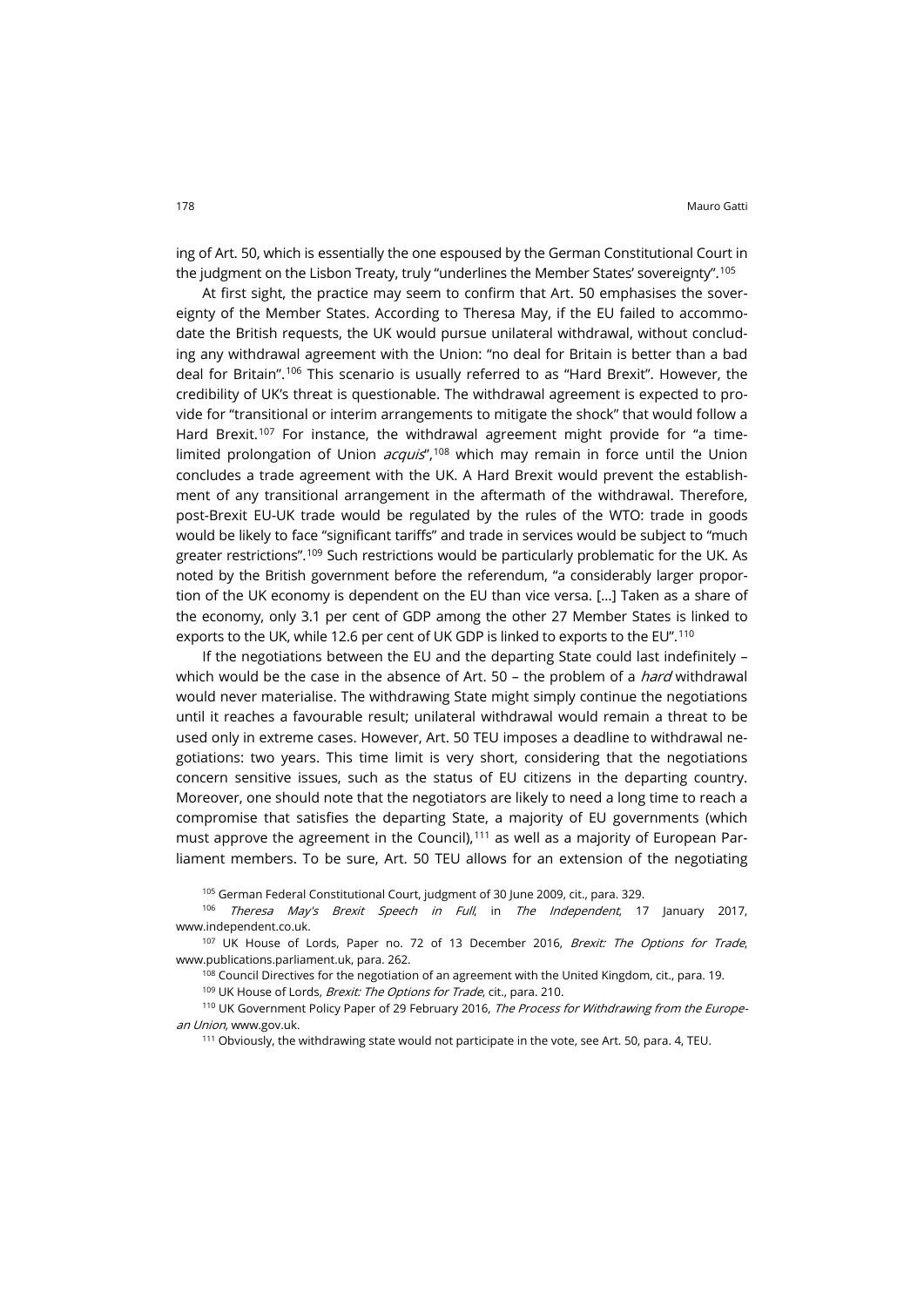time, but subordinates such an extension to an onerous condition: a unanimous decision of the European Council, approved by the departing State.

Art. 50 TEU thus places the departing State in an uncomfortable position: either it swiftly reaches a compromise with the EU, or it risks a *hard* withdrawal, which would be particularly negative for its economy and society. The vulnerability of the departing State may therefore have "an impact on the dynamic of the negotiations", as recognised by the British government:<sup>[112](#page-20-0)</sup> having greater interest in a swift conclusion of the withdrawal agreement, the departing State is likely to make significant concessions to the EU.

The practice seems to confirm this reading of Art. 50 TEU. The UK delayed the activation of Art. 50 for nine months, ostensibly because of a concern for timing issues. Theresa May made this clear in September 2016, by affirming that "we shouldn't invoke Art. 50 immediately […] because when we hit Art. 50, when we invoke that, the process at the EU level starts. They say that that could take up to two years".<sup>[113](#page-20-1)</sup> The behaviour of EU institutions and Member States further confirms that the time limit of Art. 50 plays against the interests of the departing State: they demanded a swift activation of Art. 50, and resolutely refused to conduct any negotiation before Art. 50 was invoked (see above, section V.1).

Therefore, it would seem that the unilateral character of the Art. 50 procedure should be put into perspective.<sup>[114](#page-20-2)</sup> From a purely formalistic viewpoint, this provision enables unilateral secession, thereby underlining the Member States' sovereignty and potentially promoting the EU's disintegration. A more realistic assessment permits to see Art. 50 in a different light. Unilateral withdrawal, rather than a right, appears as a risk for the departing State. By threatening a *hard* withdrawal, Art. 50 de facto compels the departing State to negotiate and compromise, thereby ensuring that the withdrawal process addresses the interests of the entire Union, and not only those of the departing State. The risk of unilateral withdrawal may thus paradoxically discourage careless recourse to the *right* to unilateral withdrawal in the future.

## VII. Conclusion: a well-designed secession clause

Art. 50 TEU has been criticised in the literature and in the public debate because it allegedly grants EU Member States an unfettered right to unilateral withdrawal, which questions the EU's quasi-federal character and fosters its disintegration.<sup>[115](#page-20-3)</sup> This *On the* Agenda demonstrates that Art. 50 TEU plays the opposite function, since it ensures an orderly withdrawal process and discourages casual recourse to *secession*.

<sup>112</sup> UK Government, The Process for Withdrawing from the European Union, cit.

<span id="page-20-3"></span><span id="page-20-2"></span><span id="page-20-1"></span><span id="page-20-0"></span><sup>113</sup> See P. DOMINICZAK, Theresa May to Decide over Brexit Talks, No 10 Says, after Boris Johnson began Setting Brexit Strategy, in The Telegraph, 23 September 2016, www.telegraph.co.uk.

<sup>114</sup> Cf. A. Lazowski, Withdrawal from the European Union, cit., pp. 527-528.

<sup>115</sup> See *supra*, section III.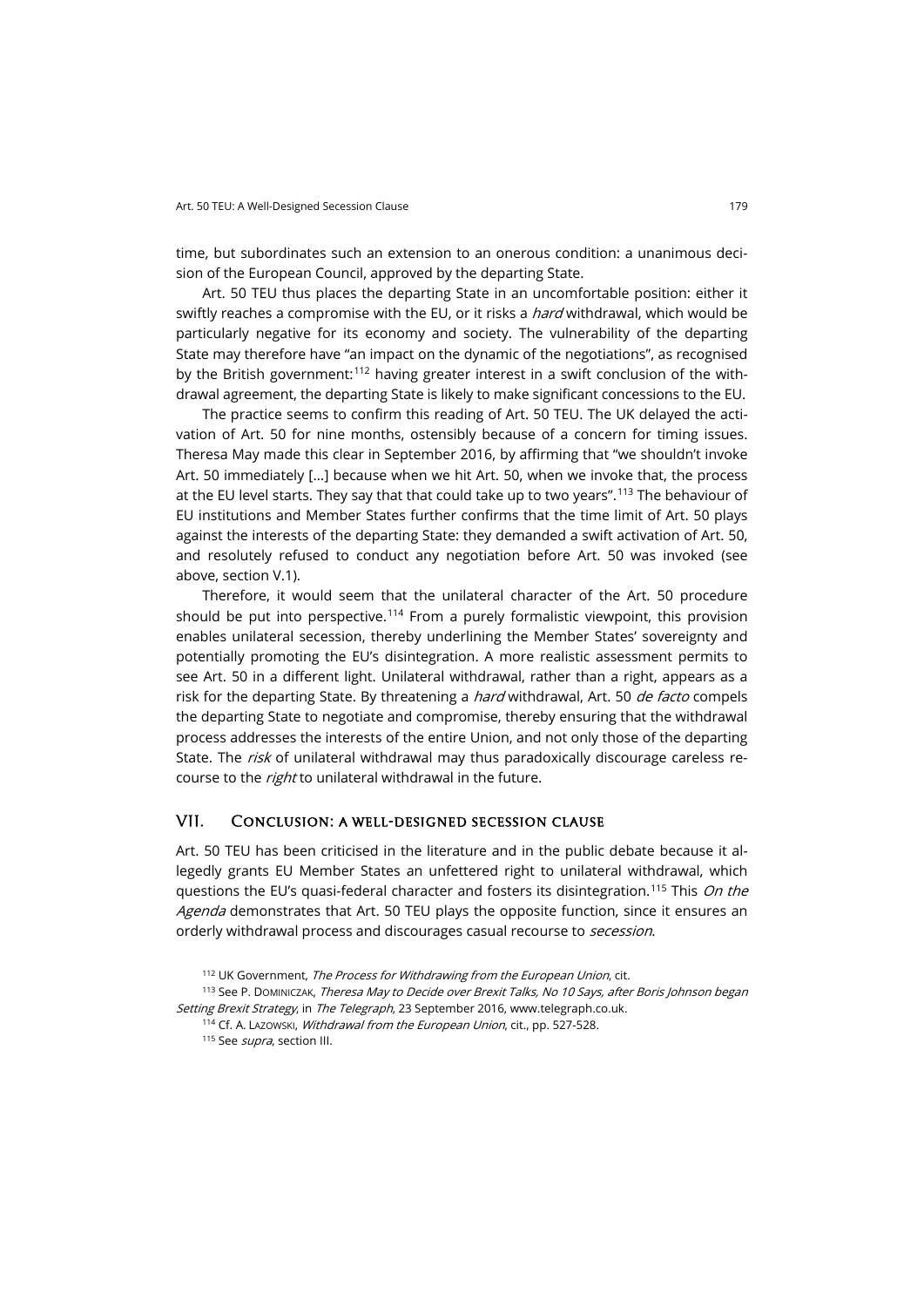The analysis suggests that the widespread pessimistic view of Art. 50 is based on a formalistic reading of this provision, which focuses on the abstract possibility of unilateral withdrawal. From this perspective, Art. 50 TEU might truly appear as a challenge for the EU's federal aspirations and for its very survival. However, this formalistic approach divorces law from reality. Secession (from States) and withdrawal (from international organisations) is always possible  $de$  facto: the relevant question is whether constitutional provisions, such as Art. 50, permit (or not) a good management of the secession process and whether they discourage (or not) casual recourse to secession.

This contribution suggests that Art. 50 promotes an orderly withdrawal from the Union, since it ensures the EU's unity in withdrawal negotiations, limits the discretion of the departing State, and induces it to reach a compromise with the Union. Unilateral withdrawal from the EU is possible, but is also discouraged. Art. 50 may thus function as a "safety valve" for European integration:<sup>[116](#page-21-0)</sup> when the pressure (of Euroscepticism) rises too high, the withdrawal of a Member State enables the Union to release some *steam* in a controlled manner, thereby reducing the risk of *explosions*.

Art. 50 arguably ensures a fair balance between the concern for the EU's integrity and the principles that inspire European integration. In a federal and democratic Union, "the clear expression of the desire to pursue secession" by the population of a State must "give rise to a reciprocal obligation on all parties to Confederation to negotiate constitutional changes to respond to that desire". [117](#page-21-1) The very possibility of secession from the Union may potentially contribute to reduce the democratic deficit of the EU, and reinforce its legitimacy: Art. 50 makes clear that the membership of the Union is now a choice, not a necessity.

The design of Art. 50, while generally satisfactory, was probably not thought out in detail, and remains imperfect. Ideally, this provision should be more precise. It should, in particular, define a deadline for the invocation of withdrawal (see above, section  $V.1$ <sup>[118](#page-21-2)</sup> and expressly prohibit the unilateral termination of the procedure (see section V.2). These flaws, however, do not prevent Art. 50 from functioning as a "well-designed secession clause" that "discourages secessionist resentment", while allowing for withdrawal "in accordance with norms of democracy, justice and the rule of law".[119](#page-21-3) There-

<span id="page-21-0"></span><sup>116</sup> Expression used by Giuliano Amato, quoted in C. BALMER, Father of EU Divorce Clause Demands Tough Stance on British Exit, in Reuters, 21 July 2016, www.reuters.com.

117 Supreme Court of Canada, Reference re Secession of Quebec, cit., para. 88.

<span id="page-21-2"></span><span id="page-21-1"></span><sup>118</sup> An amended Art. 50, para. 2, might stipulate, for instance, that a Member State that decides to withdraw must notify the European Council of its intention "not later than six months after having decided to withdraw from the EU". Some degree of uncertainty would remain because the decision to withdraw would always be taken in accordance with "national constitutional requirements", pursuant to Art. 50, para. 1. National constitutional law may not precisely define the legal act that embodies a decision to withdraw. Yet, the insertion of a specific deadline in Art. 50 would at least make it clear that the withdrawing State cannot delay the notification of its intentions ad libitum.

<span id="page-21-3"></span><sup>119</sup> See *supra*, footnote 12 and section III.